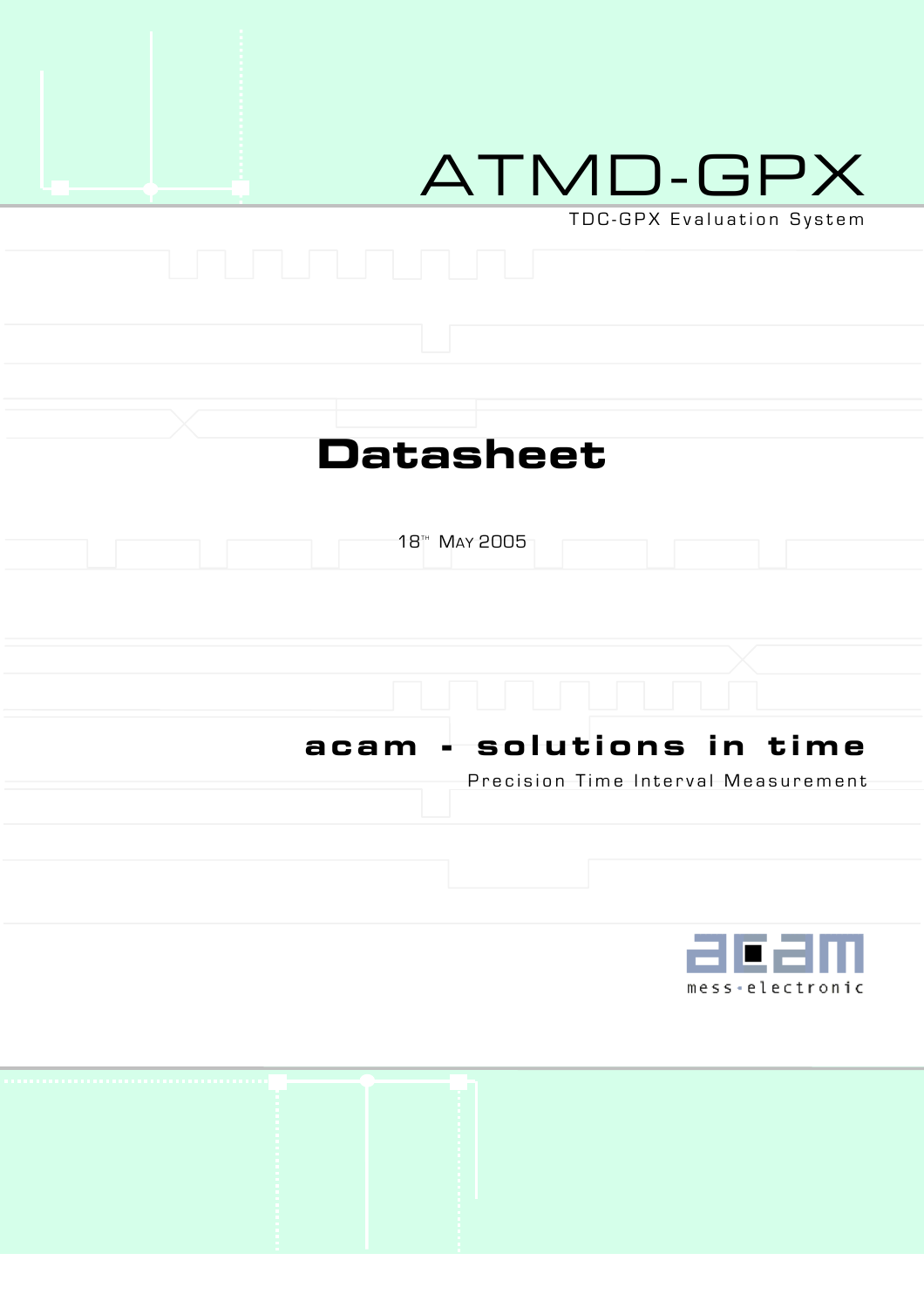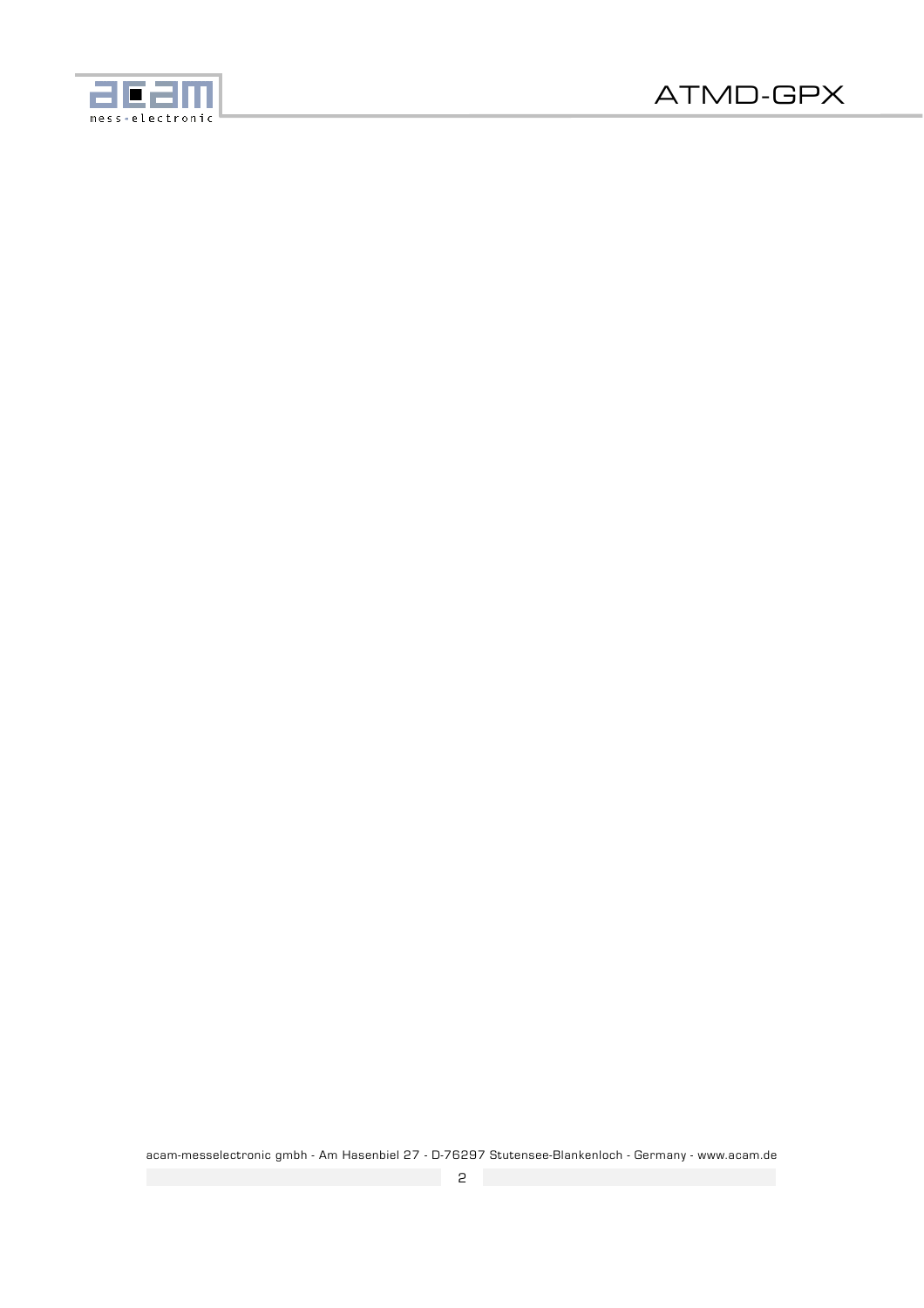

# ATMD-GPX

## Index

## **Index**

| 1. Introduction                        | 5  |
|----------------------------------------|----|
|                                        |    |
|                                        |    |
|                                        |    |
|                                        |    |
| <b>2. Writing Software</b>             |    |
|                                        |    |
|                                        |    |
|                                        |    |
|                                        |    |
|                                        |    |
|                                        |    |
|                                        |    |
| <b>3 ATMD_GPX Measurement Software</b> | 13 |
|                                        |    |
| 4 AM-GPX module                        | 18 |
|                                        |    |
|                                        |    |
|                                        |    |
|                                        |    |
| Contact                                | 26 |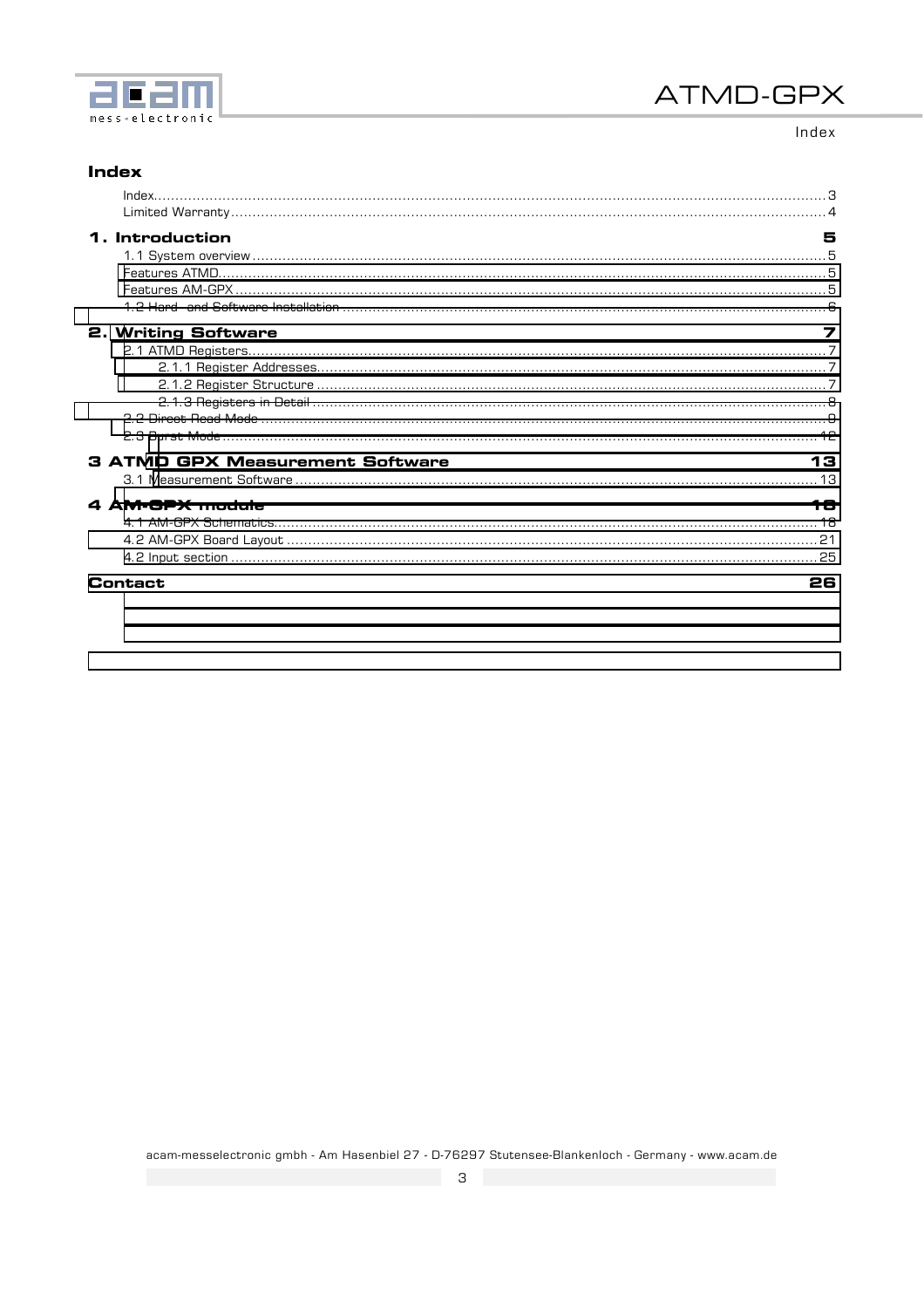<span id="page-3-0"></span>

# ATMD-GPX

Limited Warranty

## Limited Warranty

The ATMD measurement system with it's components ATMD-MB, ATMD-PC, ATMD-PCI and AM-GPX is designed and offered as an evaluation system for the integrated circuit TDC-GPX, offered by acam-messelectronic. The hardware are warranted against defects in materials and workmanship for a period of 12 months from the date of shipment, as evidenced by receipts or other documentation. acam-messelectronic will, at its option, repair or replace equipment that proves to be defective during the warranty period.

The information provided herein is believed to be reliable. However, acam-messelectronic assumes no responsibilities for inaccuracies or omissions. acam-messelectronic assumes no responsibility for the use of this information, and all use of this information shall be entirely to the user's own risk. No patent rights or licenses to any of the circuits described herein are implied or granted to any third party. acam-messelectronic does not authorise or warrant any acam-messelectronic product for use in life support devices and/or systems.

Except as specified herein, acam-messelectronic makes no warranties, express or implied, and specifically disclaims any warranty of merchantability or fitness for a particular purpose. Customer's right to recover damages caused by fault or negligence on the part of acam-messelectronic shall be limited to the amount theretofore paid by the customer. acam-messelectronic will not be liable for damages resulting from loss of data, profits, use of products, or identical or consequential damages, even if advised of the possibility thereof. This limitation of the liability of acam-messelectronic will apply regardless of the form of action. Any action against acammesselectronic must be brought within one year after the cause of action acruses. acam-messelectronic shall not be liable for any delay in performance due to causes beyond its reasonable control. The warranty provided herein does not cover damages, defects, malfunctions, or service failure caused by the owner's failure to follow acammesselectronic's installation and operation instructions. Further the warranty does not cover damages due to owner's modification of the product, owner's abuse, misuse, or negligent acts and power failure or surges or other events outside reasonable control.

The products ATMD with its components comply with EMC directive 89/336/EEC, applied standard DIN EN 61326, Equipment for Control and Laboratory (For use in electromagnetically controlled environment). Generic immunity standard part 2 (EN 61000-4-4: 0,5KV, -4-6: 1V), In case of strong electromagnetic disturbances there might be a deviation of the ouput signal from the specification, but only for the duration of the disturbance.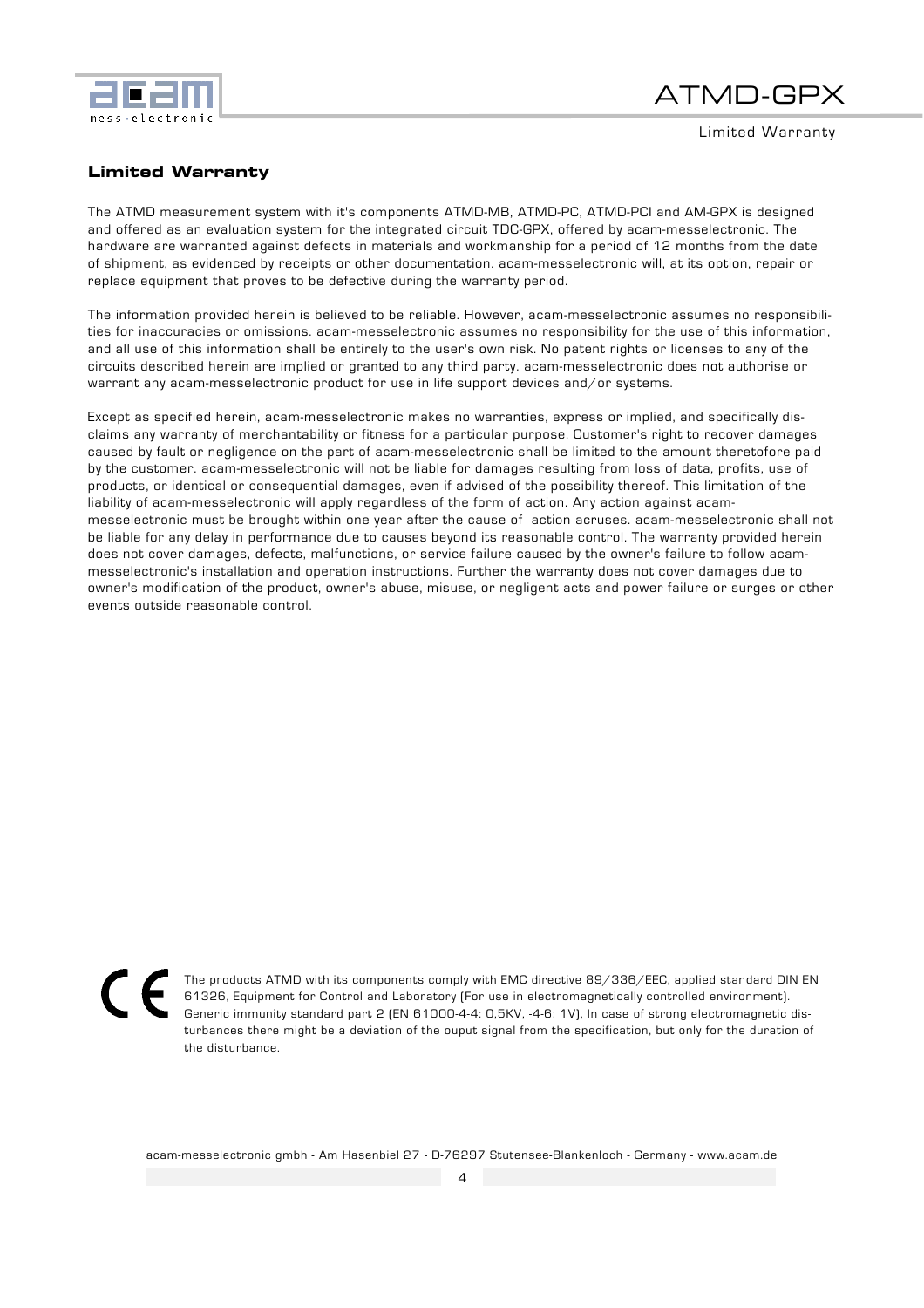<span id="page-4-0"></span>

## 1. Introduction

### 1.1 System overview

The ATMD-GPX evaluation system consists of a motherboard together with the AM-GPX plug-in module, mounted in a metal case. It is connected to the ATMD-PCI interface card (mounted in the PC) by a SCSI-type cable (although the bus is ATMD specific and not a PCI type).



**Supply through PCI interface** 

depending on software.

 Op. temperature range –25°C ... +70°C Maximum data rate PCI interface about 1 MHz,

Ordering numbers:

| ATMD-GPX | <b>MNR 881</b> | Motherboard with 1 AM-GPX plug-in module incl. Software, manu- |
|----------|----------------|----------------------------------------------------------------|
|          |                | als and cables                                                 |
| ATMD-PCI | <b>MNR 478</b> | PCI interface                                                  |

## Features ATMD

- Two operating modes
	- o Direct Read
	- o Burst Mode
- FIFO on motherboard 1K (can be increased to 32K)

## Features AM-GPX

Three operating modes - I-Mode

- 8 channels with 81 ps resolution
- 5.6 ns pulse-pair resolution with 32-fold multihit capability
- LVTTL inputs

- G-Mode

- 2 channels with 40 ps resolution
- Measuring falling and rising edge, minimum pulsewidth 1.8ns
- 5.6 ns pulse-pair resolution with 32-fold multihit capability
- Differential LVPECL inputs, LVTTL inputs for testing
- Optional quiete mode
- R-Mode
- 2 channels with 27 ps resolution
- Measuring falling or rising edge
- 5.6 ns pulse-pair resolution with 32-fold multihit capability
- Differential LVPECL inputs, LVTTL inputs for testing
- Optional quiete mode

- M-Mode

- 2 channels with 10 ps resolution
- Measuring falling or rising edge
- single stop pulse
- Differential LVPECL inputs, LVTTL inputs for testing
- Quiete mode
- acam-messelectronic gmbh Am Hasenbiel 27 D-76297 Stutensee-Blankenloch Germany www.acam.de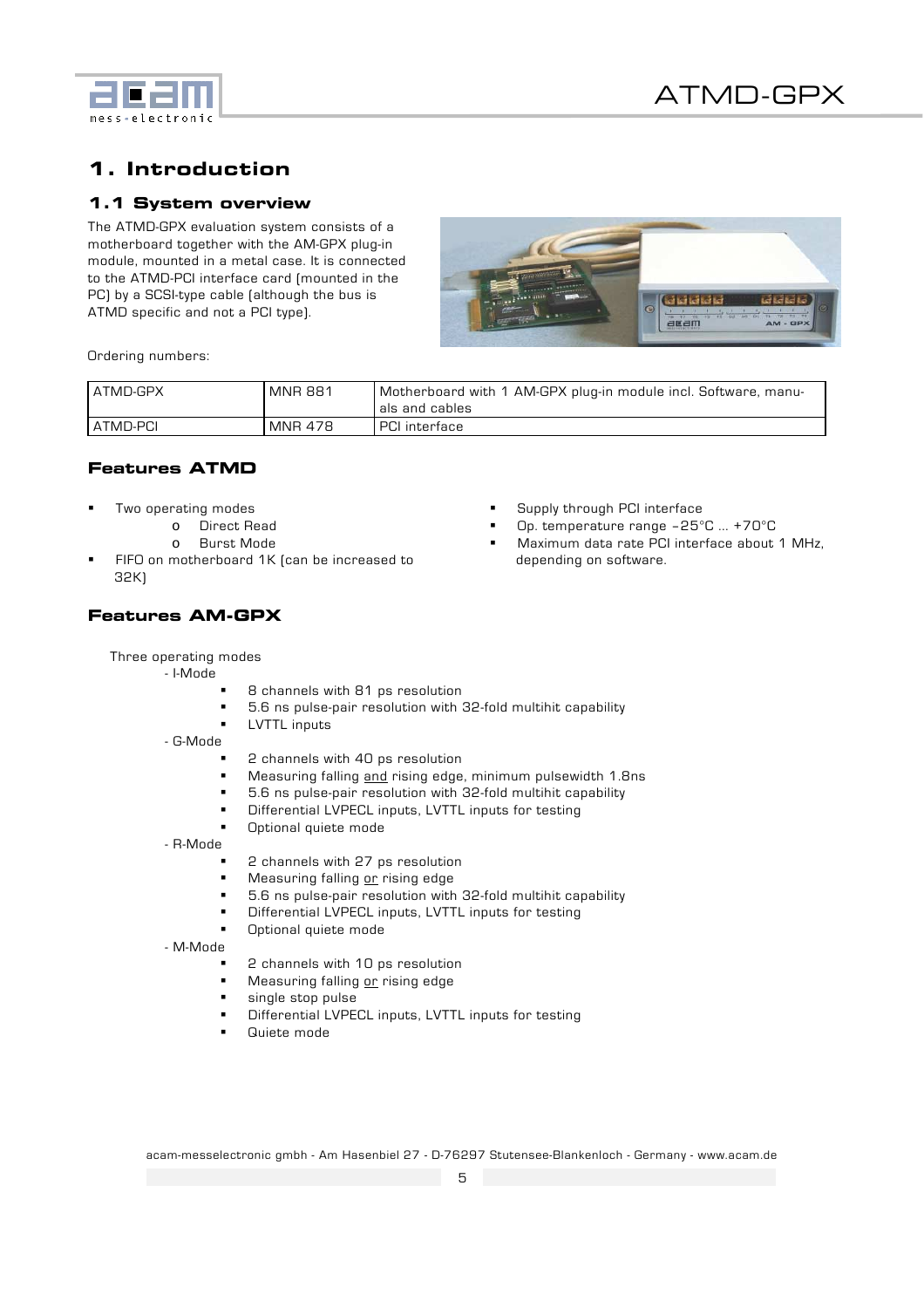<span id="page-5-0"></span>

#### 1.2 Hard- and Software Installation

## 1.2 Hard- and Software Installation

*Important! All components of the ATMD-System are sensitive to static electricity. Before installing the interface board, please touch a grounded object such as a metal screw on the computer. Handle the interface board by its edges and be careful not to twist it.* 

Perform the following steps to install the interface board:

| 1. $\triangleright$ ni-visa |                                                         |
|-----------------------------|---------------------------------------------------------|
| ----------Nivisa.msi        | run NI Visa instrument drivers installer                |
| 2. Ivruntimeeng.msi         | run NI LabView runtime installer for Windows 98         |
| or<br>visa320runtime.exe    | run NI LabView runtime installer for Windows NT/2000/XP |

3. Turn off your computer. Keep your computer plugged in so that it remains grounded while you install your interface board. Remove the computers cover. Next , align the interfaces edge connector with an 32-bit PCI expansion slot for ATMD-PCI. Then, push the board down into the slot until the board locks into place. It might be a tight fit, but do not force the board into place. Screw the mounting bracket of the interface board to the back panel rail of the computer, check the installation and replace the cover of the computer.

4. Connect the interface board and the external ATMD motherboard via the enclosed cable (for convenience a standard SCSI-2 cable is used, but it is not a SCSI interface!) and turn on your computer.

5. The operating system will ask for a driver. Select from

| <b>P</b> AcamAtmdPCI             | Inf-Files for registration of PCI-interface under NT/2000/XP |
|----------------------------------|--------------------------------------------------------------|
| -----------ATMD PCI 9X.inf       | .98°, for Windows                                            |
| ---------- ATMD PCI NT5.inf      | for Windows NT, 2000, XP                                     |
|                                  |                                                              |
| 6. $\triangleright$ atmd GPX 4 0 |                                                              |
|                                  |                                                              |
| -----------setup.exe             | run installer for ATMD-GPX software                          |
|                                  |                                                              |

7. To start the ATMD-GPX software select START/Programs/ATMD\_GPX\_4\_0/ ATMD\_GPX\_4\_0.

If you want to write your own C++ based software install the following files for a free access to the I/O ports:

**Driver**  -----------instdrv.exe copies giveio.sys and windrvr.sys into the System32\drivers folder When working with Windows NT/2000/XP first install the necessary drivers executing instdrv.cmd. Open the device manager, select menu item 'Show hidden devices' and select folder 'Non-PNP devices'. There you will find the giveio.sys and windrvr.sys. Select under properties the start option 'automatic'.  $P$  PCI -----------atmd\_pci.dll copy this file into system folder -----------atmd\_pci.lib

Furhter files on the CD-ROM are:

 Samples -----------G-Direct-TTL etc. Visual C++ samples Doc all available documents in PDF-format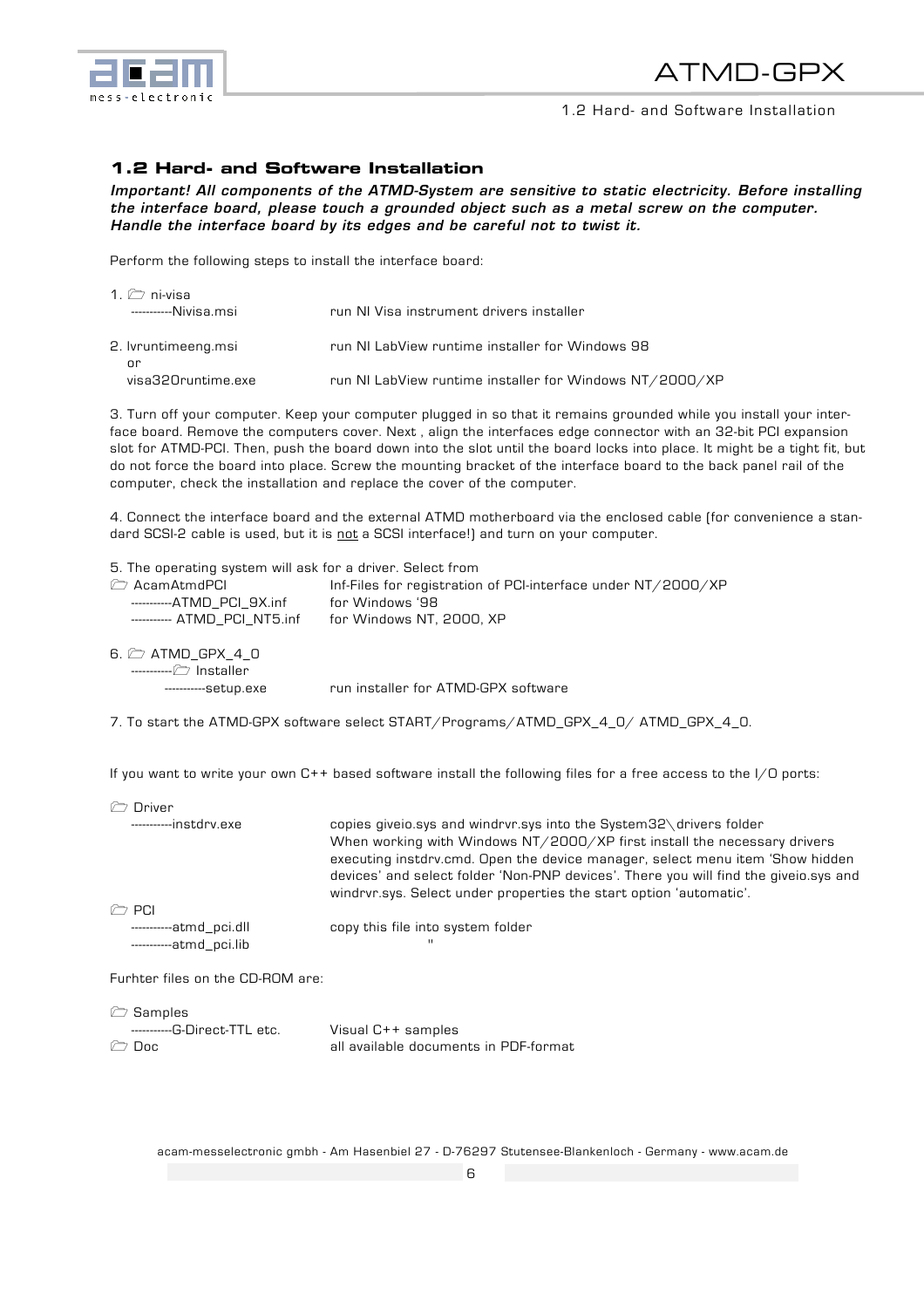<span id="page-6-0"></span>

2.1 ATMD Registers

## 2. Writing Software

## 2.1 ATMD Registers

For the communication between PC and TDC-GPX there are several registers on the motherboard FPGA and the AM-GPX module's FPGA.

To setup the TDC-GPX control registers write into registers TDC0 and TDC1. There are two possible ways to read out data from the TDC-GPX: a) Direct read by registers DRA and DR. The TDC must be reinitialized after by sending a partial or master reset. b) Burst mode: the module FPGA controls the measurement. It makes the TDC write the data into the motherboard FIFO and reinitializes the TDC automatically. The user reads the data from the motherboard FIFOs.



ATMD-PCI Interface

### 2.1.1 Register Addresses

| <b>Address Off-</b><br><b>set</b> | Read         |                       | <b>Write</b> |                     |
|-----------------------------------|--------------|-----------------------|--------------|---------------------|
| OxO                               | DR           | Direct Read           | <b>TDCO</b>  | GPX data            |
| Qx2                               |              | n.a.                  | TDC1         | GPX data + Adr      |
| Qx4                               | םו           | Module Identification | <b>DRA</b>   | Direct Read Address |
| Ox6                               |              | n.a.                  |              | n.a.                |
| QxB                               | <b>MBS</b>   | Motherboard Status    |              | n.a.                |
| QX                                | <b>FIFOL</b> | FIFO LSW              |              | n.a.                |
| OxC                               | <b>FIFOH</b> | FIFO MSW              | <b>MBC</b>   | Motherboard Control |

#### 2.1.2 Register Structure

**Write Registers** 

| <b>Name</b> | <b>D15</b>               | ∃14 ב                    | <b>D13</b>      | 112                      | D11                      | D <sub>10</sub>          | D <sub>9</sub>  | D <sub>8</sub>           | D <sub>7</sub>           | D <sub>6</sub>           | D <sub>5</sub> | l D4 | D <sub>3</sub>  | D <sub>2</sub>    | D <sub>1</sub> | םכ ו            |
|-------------|--------------------------|--------------------------|-----------------|--------------------------|--------------------------|--------------------------|-----------------|--------------------------|--------------------------|--------------------------|----------------|------|-----------------|-------------------|----------------|-----------------|
| <b>TDCO</b> | D <sub>15</sub>          | ገ14                      | D <sub>13</sub> | D12                      | D <sub>11</sub>          | D <sub>10</sub>          | D <sub>9</sub>  | D <sub>8</sub>           | D7                       | D6                       | D5             | D4   | D <sub>3</sub>  | D2                |                | DO              |
| TDC1        | ΑЗ                       | А2                       | A <sub>1</sub>  | AΟ                       | D <sub>27</sub>          | D26                      | D <sub>25</sub> | D24                      | D <sub>23</sub>          | D22                      | D21            | D20  | D <sub>19</sub> | D <sub>18</sub>   | $\Gamma$ 17    | D <sub>16</sub> |
| DRA         | $\overline{\phantom{a}}$ | $\overline{\phantom{0}}$ | -               | $\overline{\phantom{0}}$ | $\overline{\phantom{a}}$ | $\overline{\phantom{0}}$ | <b>.</b>        | $\overline{\phantom{0}}$ | $\overline{\phantom{0}}$ | $\overline{\phantom{0}}$ | $\sim$         |      | AЗ              | A2                | Α1             | A0              |
| MBC         | $\overline{\phantom{0}}$ |                          |                 | $\overline{\phantom{0}}$ | $\overline{\phantom{a}}$ | $\overline{\phantom{0}}$ | <b>BMH</b>      | <b>RS</b>                |                          |                          |                | Trig | Dis             | St <sub>O</sub> 1 | BML            | <b>RS</b>       |

### **Read Registers**

|              | -                |     |            |                          |      |                 |                 |                 |                 |           |                 |                |                 |                 |                |                 |
|--------------|------------------|-----|------------|--------------------------|------|-----------------|-----------------|-----------------|-----------------|-----------|-----------------|----------------|-----------------|-----------------|----------------|-----------------|
| Name         | D <sub>15</sub>  | D14 | <b>D13</b> | D12 D11                  |      | <b>D10</b>      | <b>D9</b>       | <b>D8</b>       | ID7             | <b>DG</b> | D <sub>5</sub>  | D <sub>4</sub> | D3              | D <sub>2</sub>  | l D1           | l DO            |
| MBS          |                  |     |            | TEF2                     | TEF1 | <b>BMH</b>      | FFH             | EFH             |                 |           | <b>TINT</b>     |                |                 | BML             | FFL            | EFL             |
| l ID         | C2               | C1  | CО         |                          |      |                 |                 |                 |                 |           |                 |                |                 |                 |                |                 |
| <b>FIFOL</b> | D <sub>15</sub>  | D14 | D13        | D <sub>12</sub>          | D11  | D <sub>10</sub> | D <sub>9</sub>  | D8              | D7              | D6        | D5              | D <sub>4</sub> | D3              | D <sub>2</sub>  | D <sub>1</sub> | D <sub>0</sub>  |
| FIFOH        | StO <sub>1</sub> | IF# |            | $\overline{\phantom{a}}$ | D27  | D26             | D <sub>25</sub> | D <sub>24</sub> | D <sub>23</sub> | D22       | D <sub>21</sub> | D2C            | D <sub>19</sub> | D <sub>18</sub> |                | D <sub>16</sub> |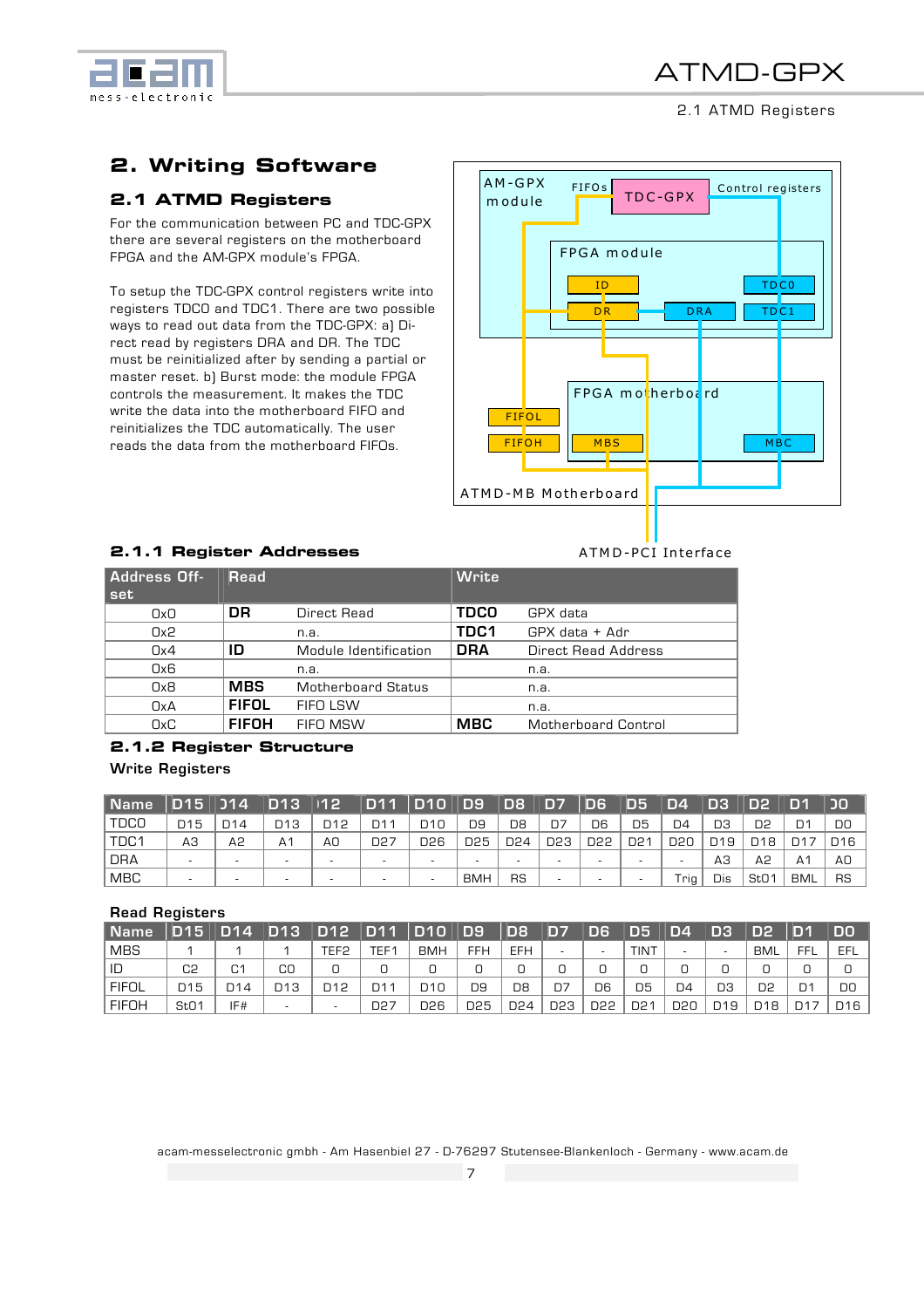<span id="page-7-0"></span>

## 2.1.3 Registers in Detail

All register bits are active high except the FIFO flags FFH, EFH,FFL and EFL!

|    | TDCO<br>DO to D15                                       | Data to be written into TDC-GPX control registers, bits DO to 15                                                                                                                                                                                                                                                                                              |
|----|---------------------------------------------------------|---------------------------------------------------------------------------------------------------------------------------------------------------------------------------------------------------------------------------------------------------------------------------------------------------------------------------------------------------------------|
|    | <b>TDCO</b><br>D16 to D27<br>AO to A3                   | Data to be written into TDC-GPX control registers, bits D16 to 27<br>Address of TDC-GPX control register                                                                                                                                                                                                                                                      |
|    | AO to AO<br><b>DRA</b>                                  | Address of TDC-GPX read register                                                                                                                                                                                                                                                                                                                              |
|    | MBC<br>BMH,L<br><b>RS</b><br>StO1<br>Dis<br>Trig        | Motherboard Control register (write)<br>$OxO2O2$ = Burst Mode on<br>$QxQ1Q1 =$ Module Reset<br>1 = output of actual StartO1 value, indicated by highest Bit of $FIFOH = "O"$<br>1 = hardware disable of all inputs (sets StartDls and StopDisx pins of TDC-GPX<br>$1$ = crate pulse at pin 4 of connector 11, can be used to trigger external pulse generator |
|    | <b>MBS</b><br>EFH,L<br>FFH,L<br>BMH,L<br>TEF1,2<br>Tint | Motherboard Status register (read)<br>Motherboard FIFO Empty (High Word, Low Word) low active<br>Motherboard FIFO Full (High Word, Low Word) low active<br>Burst Mode (High Word, Low Word)<br>Empty flags of TDC-GPX interface FIFOs<br>TDC-GPX interrupt flag                                                                                               |
| ID | C[2:0]                                                  | Module code, AM-GPX = '100' (ID = $0x8000$ ), to be used for automatic module detection.                                                                                                                                                                                                                                                                      |

#### FIFOL, FIFOH

Output Data Format

| represent the TDC-GPX output data. The format depends on the measurement mode. For |
|------------------------------------------------------------------------------------|
| details see the TDC-GPX manual.                                                    |
| indicates from which TDC-GPX interface FIFO the are. "O" = IFIFOO. "1" = IFIFO1    |
| "1" = time measurement data, "0" = Start01 value (I-Mode)                          |
|                                                                                    |

If one of the FIFOs rises it's full flag, the AM-GPX Module stops writing to them. Therefore FIFOL and FIFOH must always be read together to avoid an unbalanced number of values in the FIFOs.

If FIFOL and FIFOH are not read together it can lead to:

| Uncorrelated data: | channel number and time value do not belong to each other! |
|--------------------|------------------------------------------------------------|
| Loss of data:      | the full FIFO disables also writing data to the other FIFO |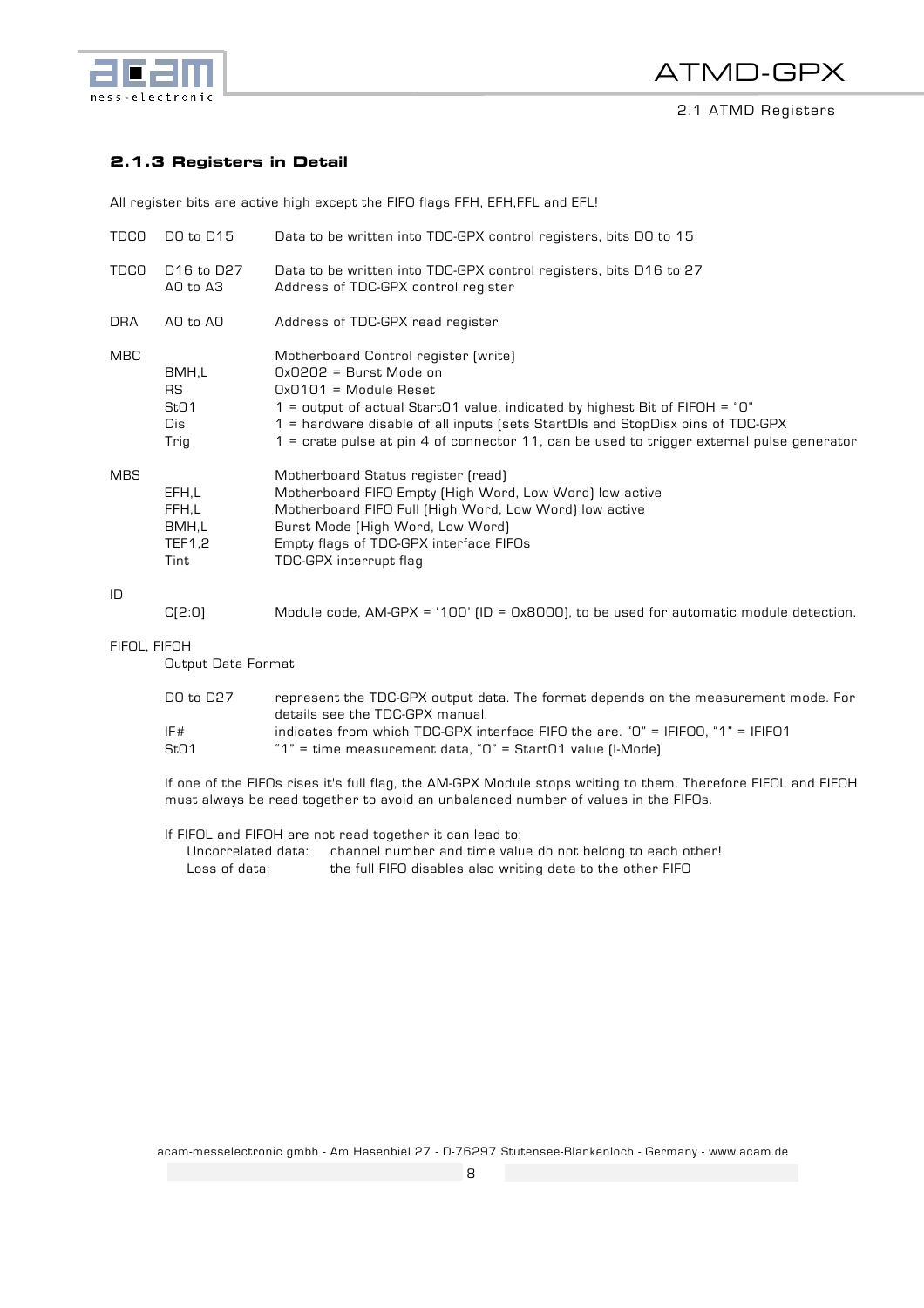<span id="page-8-0"></span>

## 2.2 Direct Read Mode

In this mode the software communicates directly with the TDC-GPX. The user reads the output data directly from the TDC-GPX interface FIFO's.

The following example for G-Mode shows how to wirte software for the ATMD-GPX:

```
1. Get base address of the ATMD-PCI interface card 
#include "atmd pci.h"
// detect ATMD PCI (call GetATMDPCIBoardCount() 
// to detect number of ATMD-PCI boards) 
iBoardCount = GetATMDPCIBoardCount(); 
printf("No. of ATMD PCI boards found = %d\n",iBoardCount); 
i=0;while((!AtmdOK) || (i>4)) 
{ 
       AtmdOK = GetATMDPCIBaseAddr(i,dwTemp); 
       atmd_pci_base_address[i] = (WORD) dwTemp; 
      i++;} 
if (AtmdOK) 
{ 
       printf("ATMD PCI Board found on 0x%x\n",atmd_pci_base_address[i-1]); 
       base = atmd_pci_base_address[i-1]; // base = base address 
       if(!EnablePortAccess()) 
       { 
              AfxMessageBox("Giveio.sys couldn't be opened"); 
       } 
} 
else 
{ 
       AfxMessageBox("ATMD-PCI interface not found"); 
}
2. Board reset
```

```
// ******************** board-reset ****************** 
_outpw(base+0xC,0x0101); 
Sleep(1); 
_outpw(base+0xC,0x0008);
```
Write into the Motherboard control register, setting bits "RS" (D0 and D8) to [1] and back to [0]. Set the "Dis" bit in the motherboard control register. This one disbles all inputs of the TDC-GPX by hardware.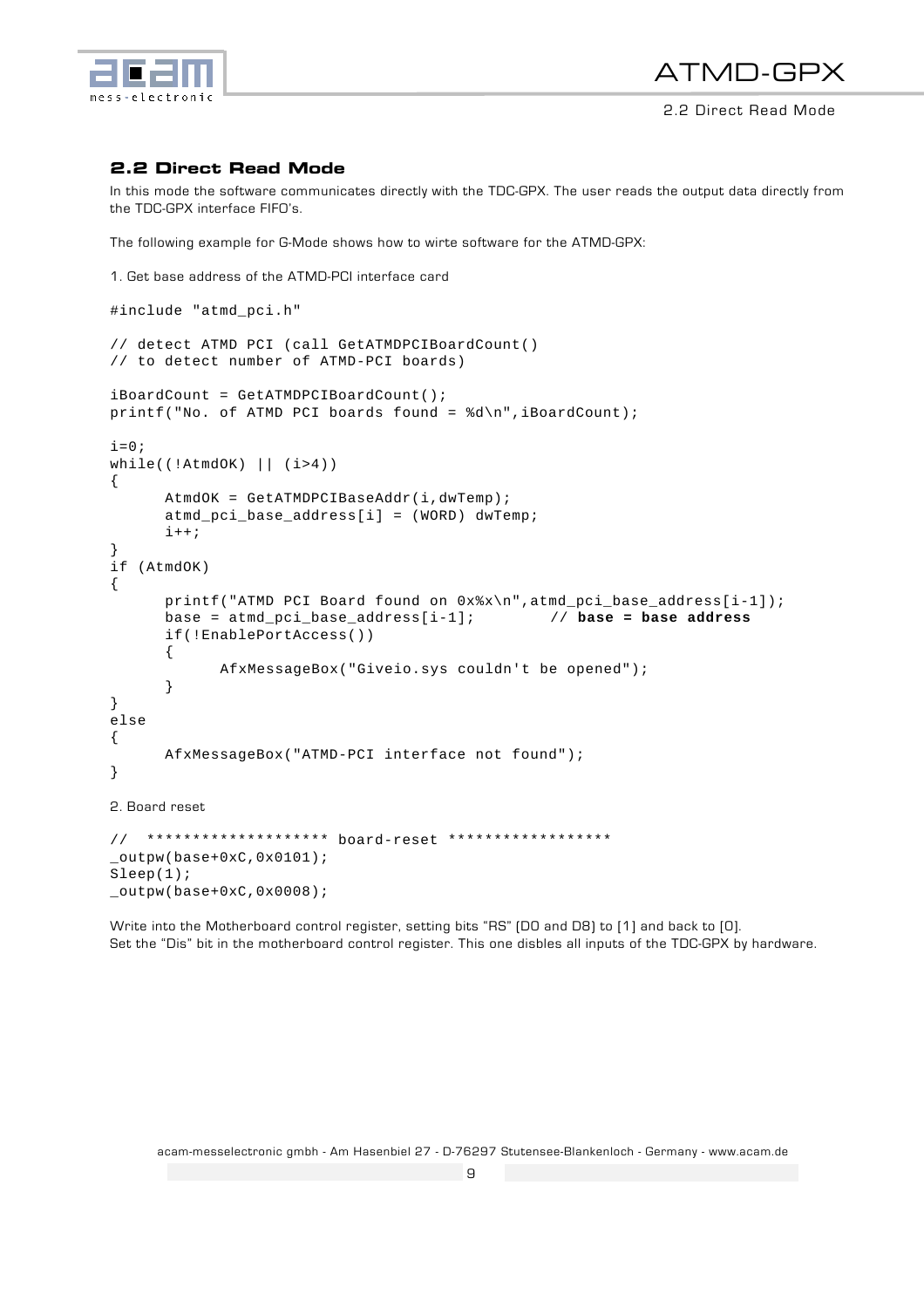

ATMD-GPX

#### 3. Set the TDC-GPX control registers

The ATMD registers are 16 bit wide. As the TDC-GPX write registers are 28 bit wide, we have to write twice. The first write command is into ATMD write register TDC0. We write bits 0 to 15 of the register content. The second write command is into ATMD register TDC1. We write the bits 16 to 27 of the register content and as highest four bits the address. With the second write command the FPGA on the AM-GPX module combines the data and transfers the full register content to the address of the TDC-GPX.

```
// ****************** Setup *************************** 
// _LSB ___Address 
//                                  MSB
// \cdots \cdots \cdots \cdots \cdots \cdots \cdots \cdots \cdots \cdots \cdots \cdots \cdots \cdots \cdots \cdots \cdots \cdots \cdots \cdots \cdots \cdots \cdots \cdots \cdots \cdots \cdots \cdots \cdots \cdots \cdots \cdots \cdots \cdots \cdots \cdots \_outpw(base+0x0, 0x10FB);_outpw(base+0x2, 0x0000); 
      //Reg 0, Start ring oscillator, enable & falling rising edges 
\_output(base+0x0, 0x0700);\_output(base+0x2, 0x1707);//Reg 1, Set the channel adjust bits bits for best standard deviation 
_{\text{output}}(base+0x0, 0x0001); outpw(base+0x2, 0x2007);
       //Reg 2, select G-Mode, set channel adjust bits 
_outpw(base+0x0, 0x0000);_outpw(base+0x2, 0x3800); 
       //Reg 3, use TTL inputs (G-Test) 
\_output(base+0x0, 0x0100);\_output(base+0x2, 0x4600);//Reg 4, Mtimer begins with Start, empty flags driving all the time, quiet 
       mode 
\_output(base+0x0, 0x0000); _{output(base+0x2, 0x5000)};
       //Reg 5, Start Offset 1 
_outpw(base+0x0, 0x8000); _outpw(base+0x2, 0x6800);
       //Reg 6, Switch on ECL inputs 
_outpw(base+0x0, 0x1FCE);_outpw(base+0x2, 0x7014); 
       //Reg 7, Resolution = 35.9583 ps (71.9166/2 \text{ in } G-\text{Mode})_outpw(base+0x0, 0x0000);_outpw(base+0x2, 0xB400); 
       //Reg 11,PLL not locked -> Err 
_{\text{output}}(base+0x0, 0x0000); outpw(base+0x2, 0xC200);
       //Reg 12,MTimer -> Int 
Sleep(500); // Give PLL time to lock
```
The TDC-GPX is set to G-Mode. We use the TTL inputs. The Mtimer is started by the START input. It is set to  $40 \times 25$ ns = 1 µs. At the end of the Mtimer the interrupt flag is set.

If the PLL is not locked the error flag is set.

#### 4. Measurement

```
_outpw(base+0x0,0x0000);_outpw(base+0x2,0x4640);//TDC-GPX MasterReset 
printf("TDC resetted");
```

```
do
```
{

```
 while(!(_inpw(base+0x8) & 0x0020)); // Check Interrupt flag 
 _outpw(base+0xC,0x0018); // disable inputs and trigger the ALU trigger 
 _outpw(base+0x4,0x000B); //Read register 11, get number of hits per channel 
NO = _inpw(base+0x0);
NI = ( (NO & OxFF00) >> 8) *2; // # of Hits in register 8 // *2 as rising and falling edge is selected
```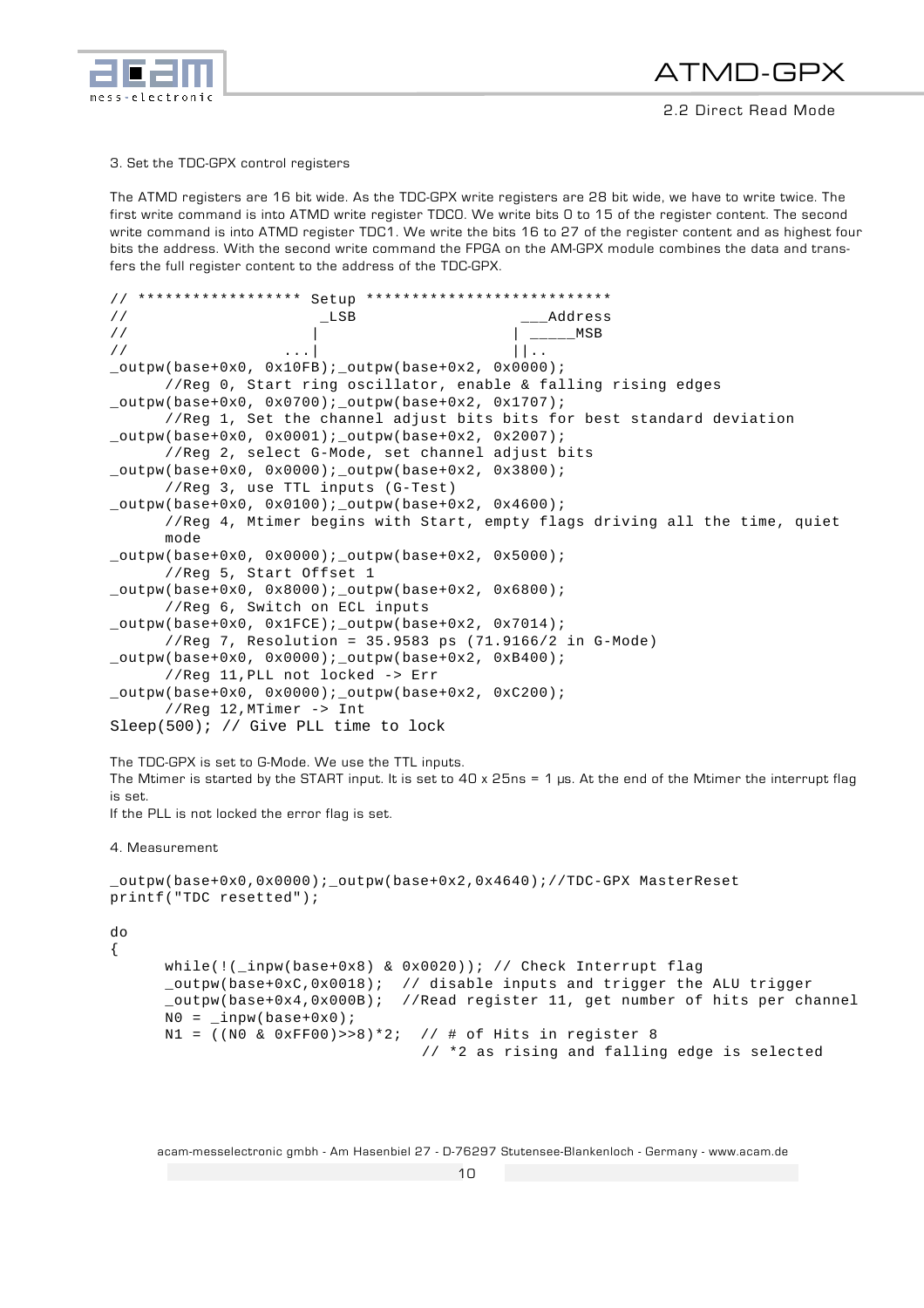

# ATMD-GPX

2.2 Direct Read Mode

```
NO = (NO & OxFF)*2; // # of hits in register 9
                                  // *2 as rising and falling edge is selected 
      printf("N0 X\tn1 X\nn", N0, N1);
      i=0;while(i<N0) //read data directly from TDC-GPX read register 8
       { 
             _outpw(base+0x4,0x0008); //Read TDC-GPX IFIFO1 
            FIFO0 = \text{input}(base+0x0) & 0x7FFFFF;Edge = (FIF00 & 0x400000) >> 22; FIFO0 = FIFO0 & 0x3FFFFF; 
printf("ch1 hit# %d Edge %d \t%5.3fps\n",i+1, Edge,(FIFO0-150)*35.958/1000); 
            i++;} 
      i=0;while(i<N1) //read data directly from TDC-GPX read register 9
       { 
              _outpw(base+0x4,0x0009); //Read TDC-GPX IFIFO2 
            FIFO1 = \text{input}(base+0x0) & 0x7FFFFF;Edge = (FIF01 & 0x400000) >> 22; FIFO1 = FIFO1 & 0x3FFFFF; 
printf("ch2 hit# d Edge d \leq 5.3fps\n", i+1, Edge,(FIFO1-260)*35.958/1000);
            i++; } 
       _outpw(base+0xC,0x0000); // enable inputs 
       _outpw(base+0x0,0x0000);_outpw(base+0x2,0x4640);//TDC-GPX MasterReset 
} while ( !quit );
```
This routine waits until the interrupt flag is set. In the following it checks the number N of hits (in G-Mode the falling edges are counted). Finally it reads N times directly from the TDC-GPX output registers.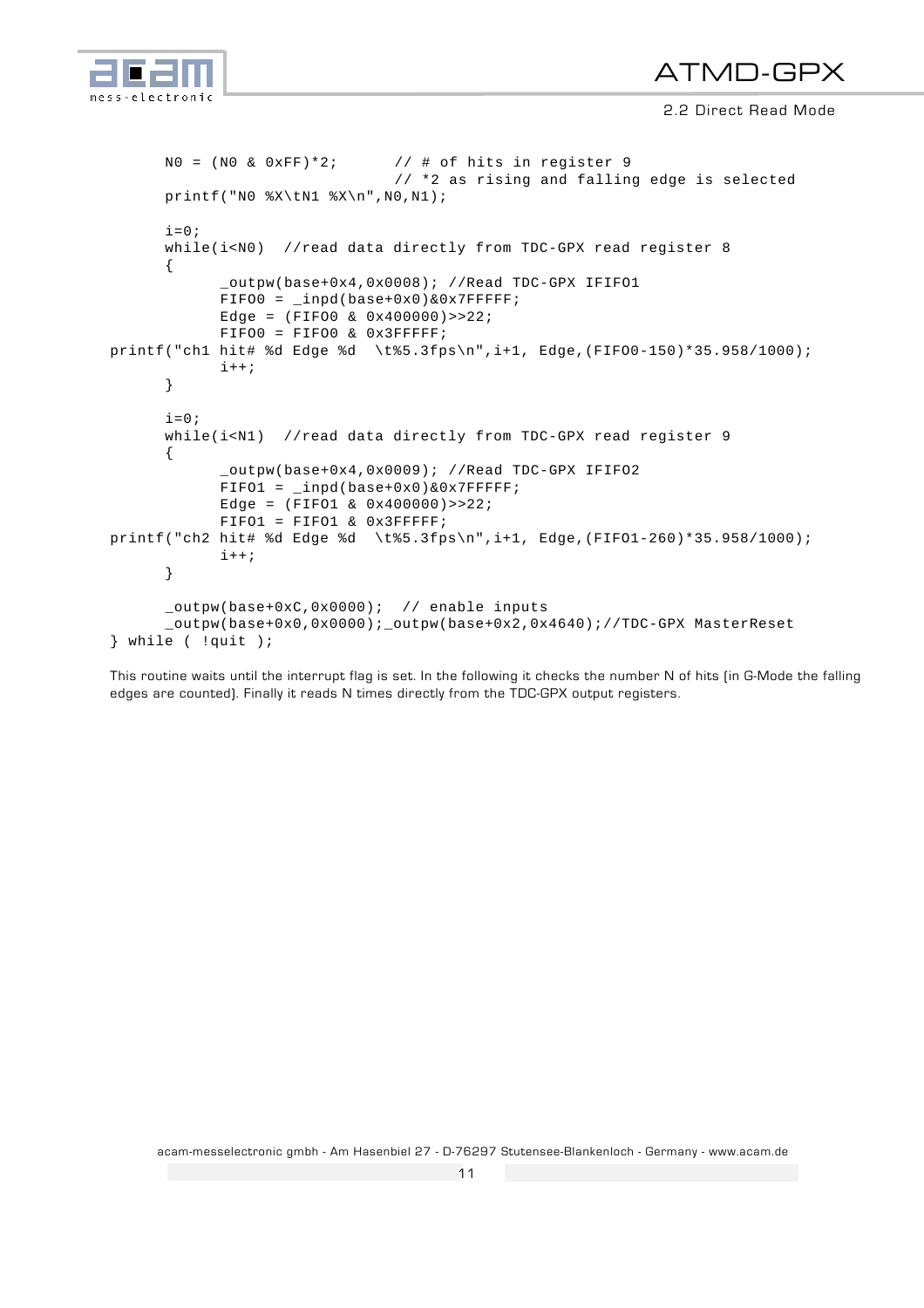<span id="page-11-0"></span>

2.3 Burst Mode

## 2.3 Burst Mode

In this mode the software writes directly to the TDC-GPX but reads from the motherboard FIFOs. The measurement itself is controlled by the AM-GPX FPGA.

The difference to Direct Read Mode is only in the measuring routine:

```
//TDC-GPX MasterReset 
_outpw(base+0x0,0x0000);_outpw(base+0x2,0x4640); 
_outpw(base+0xC, 0x0202); //Burst mode on 
do 
{ 
       while(!(_inpw(base+0x8) & 0x0101)); //check motherboard empty flags 
       FIFO0 = _inpw(base+0xA); // read from the first 16 bit FIFO block 
       FIFO1 = _inpw(base+0xC); // read from the second 16 bit FIFO block 
      Chan = ((FIFO1 & 0x4000) >> 14); TimeBins = ((FIFO1 & 0x7F)<<16) + FIFO0; 
       Time = float(TimeBins) * 72.62 / 3 / 1000; 
      printf("%d %X %5.3f\n",Chan,TimeBins,Time);
} while ( !quit ); 
// ********************************* End of Your code 
***************************************** 
_outpw(base+0xC, 0x0000); //Burst mode off
```
As soon as the Burst mode is switched on it is not possible to communicate directly with the TDC-GPX. Only the motherboard control register MBC is accessible. The data are available from the motherboard FIFO's.

The TDC-GPX read address (8 or 9 for the interface FIFOs) is coded in FIFO1, bit 14. [0] stands for TDC-GPX register 8, [1] for register 9.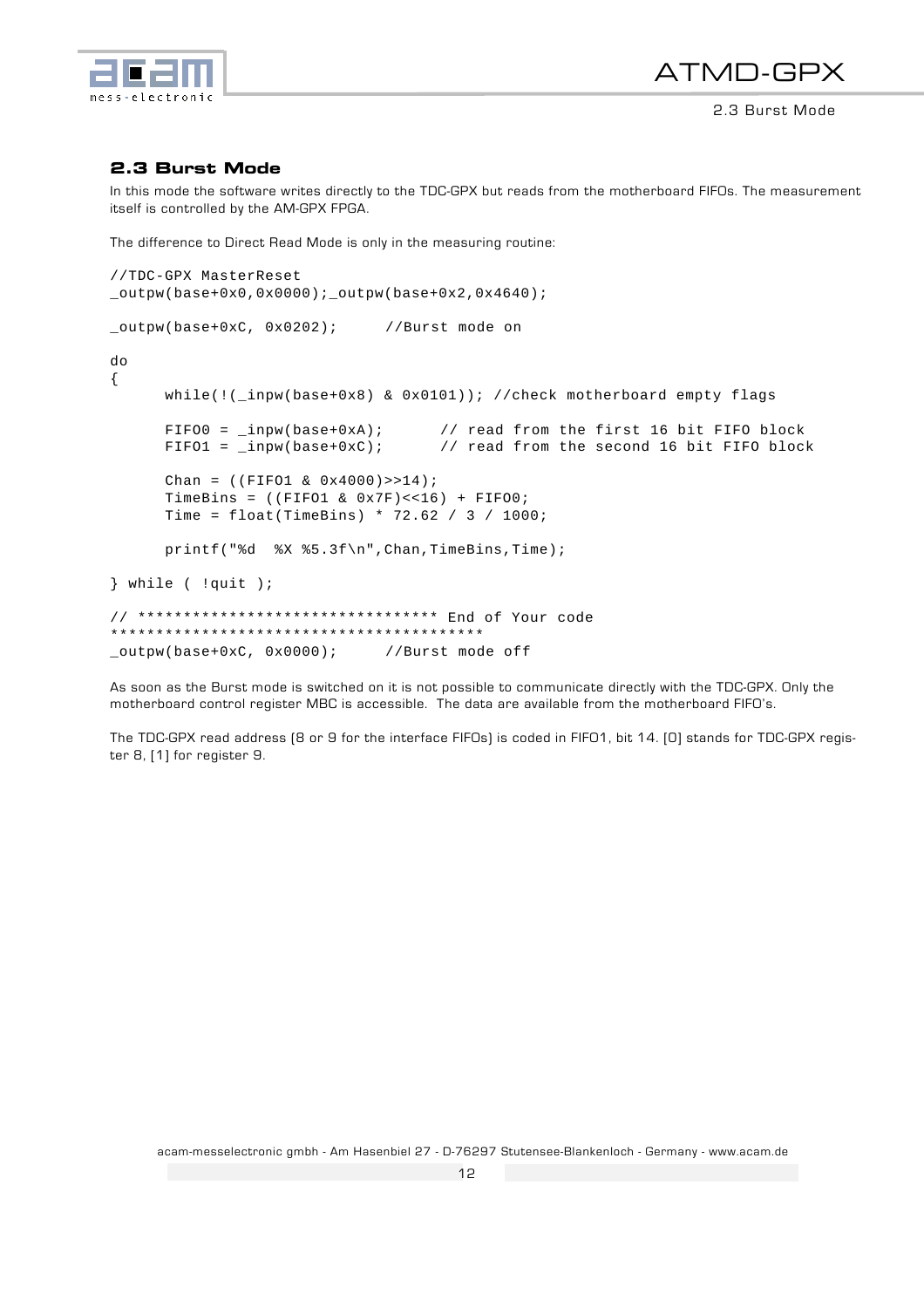<span id="page-12-0"></span>

## 3 ATMD\_GPX Measurement Software

## 3.1 Measurement Software

1. When starting the ATMD software the user is first asked to select the right PCI interface card for communication:

| VISA resource.vi                                          | $-10x$                                                                                                                                                                                                                                                                                                                                                                                                                                        |
|-----------------------------------------------------------|-----------------------------------------------------------------------------------------------------------------------------------------------------------------------------------------------------------------------------------------------------------------------------------------------------------------------------------------------------------------------------------------------------------------------------------------------|
| File Edit Operate Tools Window Help                       | Ŧ.                                                                                                                                                                                                                                                                                                                                                                                                                                            |
| PXI0::12:INSTR.                                           | <b>Please select the VISA resource name</b><br>The software uses a so-called PXIO port to communicate with the<br>ATMD card installed on the computer. Depending on the PCI slot<br>used and PC hardware specifics the PXI address can be different<br>on each PC. Please select the correct PXI address for the ATMD<br>card on your PC from the list. The correct VISA Resource name<br>should be similar to the following default setting: |
| <b>VISA resource name</b><br>$\frac{1}{6}$ PXI1::9::INSTR | <b>Resource</b><br>$\frac{r}{r}$ 0<br>$\blacksquare$<br>PXI1::9::INSTR<br>ASRL1::INSTR<br>ASRL2::INSTR<br>ASRL10::INSTR                                                                                                                                                                                                                                                                                                                       |
| $\left  \right $                                          | OK<br>▸                                                                                                                                                                                                                                                                                                                                                                                                                                       |

Please select a PXI... device and press ok. Now the main software page is shown.

2. Next you are asked to select the operating mode:

| Please select operating mode |
|------------------------------|
| R-mode<br>G-mode<br>I-mode   |

The mode can of course be changed later also. M-Mode is a subroutine of R-Mode.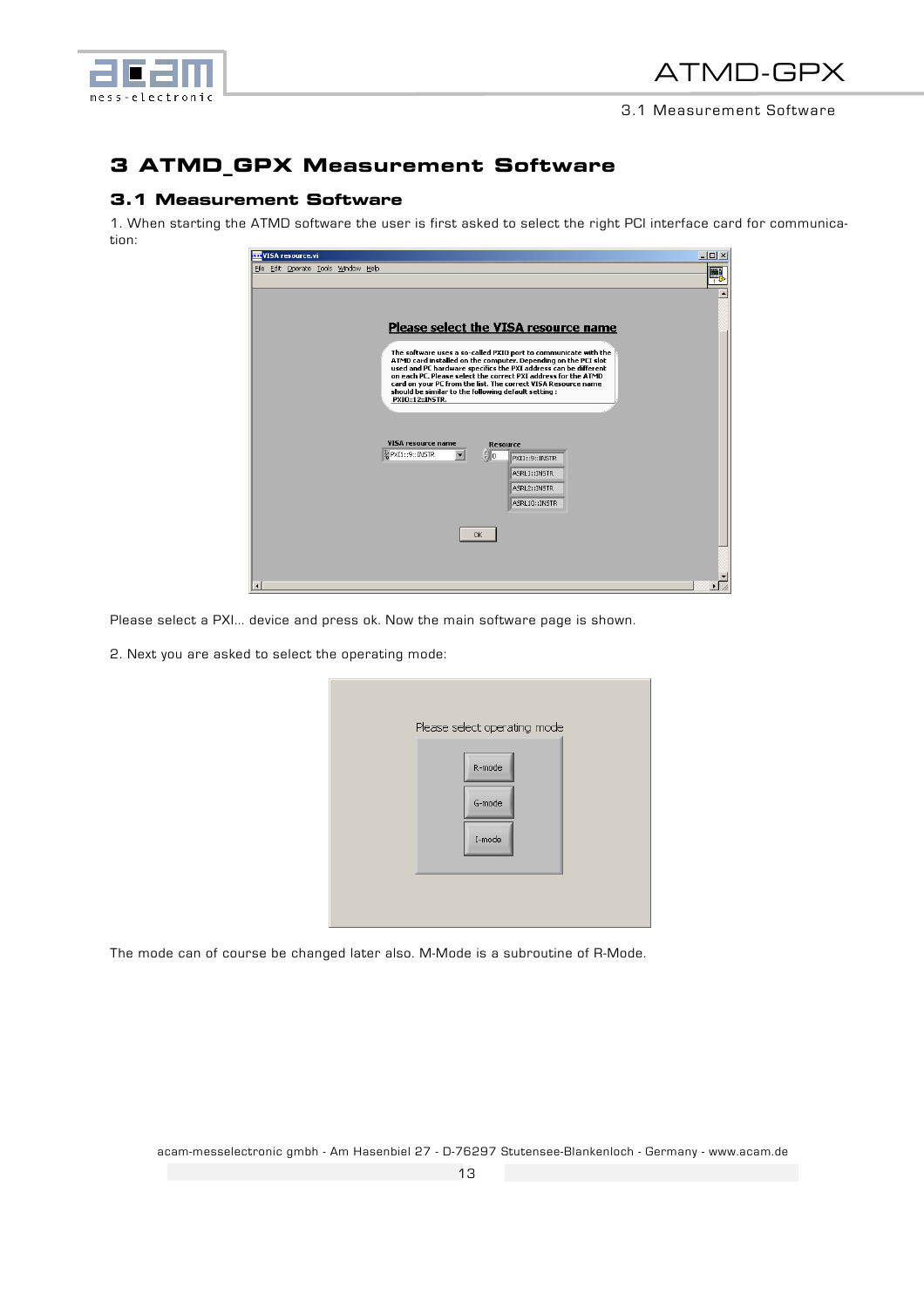





| <b>MATMD-GPX</b>                                                                                                                               | acam                                                                                                                                                                                                                                 |                                                                                                                                                                                                                                                                                                                                                                           | $   $ $  $ $\times$ $ $ |
|------------------------------------------------------------------------------------------------------------------------------------------------|--------------------------------------------------------------------------------------------------------------------------------------------------------------------------------------------------------------------------------------|---------------------------------------------------------------------------------------------------------------------------------------------------------------------------------------------------------------------------------------------------------------------------------------------------------------------------------------------------------------------------|-------------------------|
| R-mode & G-mode<br>General Setup<br>Back to default<br>settings<br>Change operating mode                                                       | <b>Graphical Display</b><br>I-mode<br><b>Operating mode</b><br>R-mode<br><b>EXIT Program</b>                                                                                                                                         | <b>Expert Settings</b><br>Histogram<br>Data Array<br>HELP<br>Register content<br><b>High bytes</b> Low bytes<br>хO<br>o<br>$ \Box$ $\times$<br>acan Context Help<br>62<br>$\overline{1}$<br>HS divider<br>$\overline{2}$<br>In.<br>The High Speed divider and the Ref CLK divider<br>$\overline{3}$<br>800<br>settings determine the resolution.<br>600<br>$\overline{4}$ | $\blacktriangle$        |
| $\overline{\mathbf{x}}$<br>Direct Read Mode<br><b>MTimer Start</b><br>G Start Pulse<br>C Stop Pulse<br>Auto re-trigger<br>$C$ OFF<br>EFlagHiZN | <b>PLL Settings</b><br>Ref clk divider<br>MTimer HS divider<br>$\boxed{\mathbf{r}}$<br>128<br>205<br>4 <sub>0</sub><br>High speed divider PLL<br><b>Resolution</b><br>PLL phase<br><b>TRACK</b><br>Adjust<br>OFF<br><b>NEG</b><br>ON | Resolution = (Tref * 2^Refclk div) / (216*Hs<br>5<br>lo.<br>div)<br>800<br>6<br>For a more detailed description see the TDC-<br>GPX manual page 10.<br>$\overline{7}$<br>$\times 14$<br>$\overline{8}$<br>4F<br>$\overline{9}$<br>$\sqrt{?}$<br><b>2D9</b><br>хO<br>$\mathbb{Z}^{\mathbf{0}}$<br>10<br>34B<br>27FF<br>11<br>-<br>200<br>1800<br>12                        |                         |
| StartOFF1<br>G ON<br>$\mathbf 0$                                                                                                               | <b>PLL</b><br><b>Resolution</b><br>72,27 ps<br>Locked                                                                                                                                                                                | <b>Software Version:</b><br>4.0                                                                                                                                                                                                                                                                                                                                           |                         |

#### 3. The first page of the ATMD-GPX software shows general setup items.

When you move the mouse over a button, a short description of the button will be displayed. For further information the user can activate additional information by pressing the HELP button in the upper right corner. A small window with more information will be displayed.

4. The first selection should be between "Burst Mode" and "Direct Read Mode". A change will set back all other items to the default settings.

"Direct Read Mode": The software communicates directly with the TDC-GPX.

"Burst Mode": An FPGA controls the measurement. The software looks for data in the motherboard FIFOs only. This speeds up the measurement rate drastically.

5. The second selection should be about "Auto re-trigger".

- on: the StartRetrig Bit of the TDC-GPX is set. The Start input can be retriggered. All timings refer to the last Start. This option works only in combination with StartTimer = 1 (see I-Mode page). With "Auto re-trigger" the external pulse generator need not be synchronized with the ATMD. It is recommended to use this option.

- off: The TDC-GPX should get only one start pulse. In the ATMD-GPX software the TDC-GPX interrupt is created by the "Mtimer". On this page the user selects the way the "Mtimer" is started as well as the time interval in multiples of 25ns. In this example "Mtimer" is triggered with a START pluse and runs for 40 \* 25ns = 1µs. The values for HS Divider and Ref clk divider set the resolution which is displayed. PLL phase is "NEG" with the regulator circuit used on the board. This option asks for a synchronization between ATMD and external pulse generator. Therefore the AM-GPX module has a connector to send a trigger pulse to an external device (Jxx, control by MBC register BIt "Trig").

6. Setting the resolution: The resolution can be changed in a limited range, typically between 71 to 90 ps, depending on the TDC-GPX chip. The displayed resolution always refers to the I-Mode bin size. In R-Mode the Bin size is the displayed value divided by 3 (In the figure shown above the Bin size would be 72.27/3=24,09 ps. "Ref-Clk-divider" should be 128, "HS divider" should be in the range of 180 to 205.

acam-messelectronic gmbh - Am Hasenbiel 27 - D-76297 Stutensee-Blankenloch - Germany - www.acam.de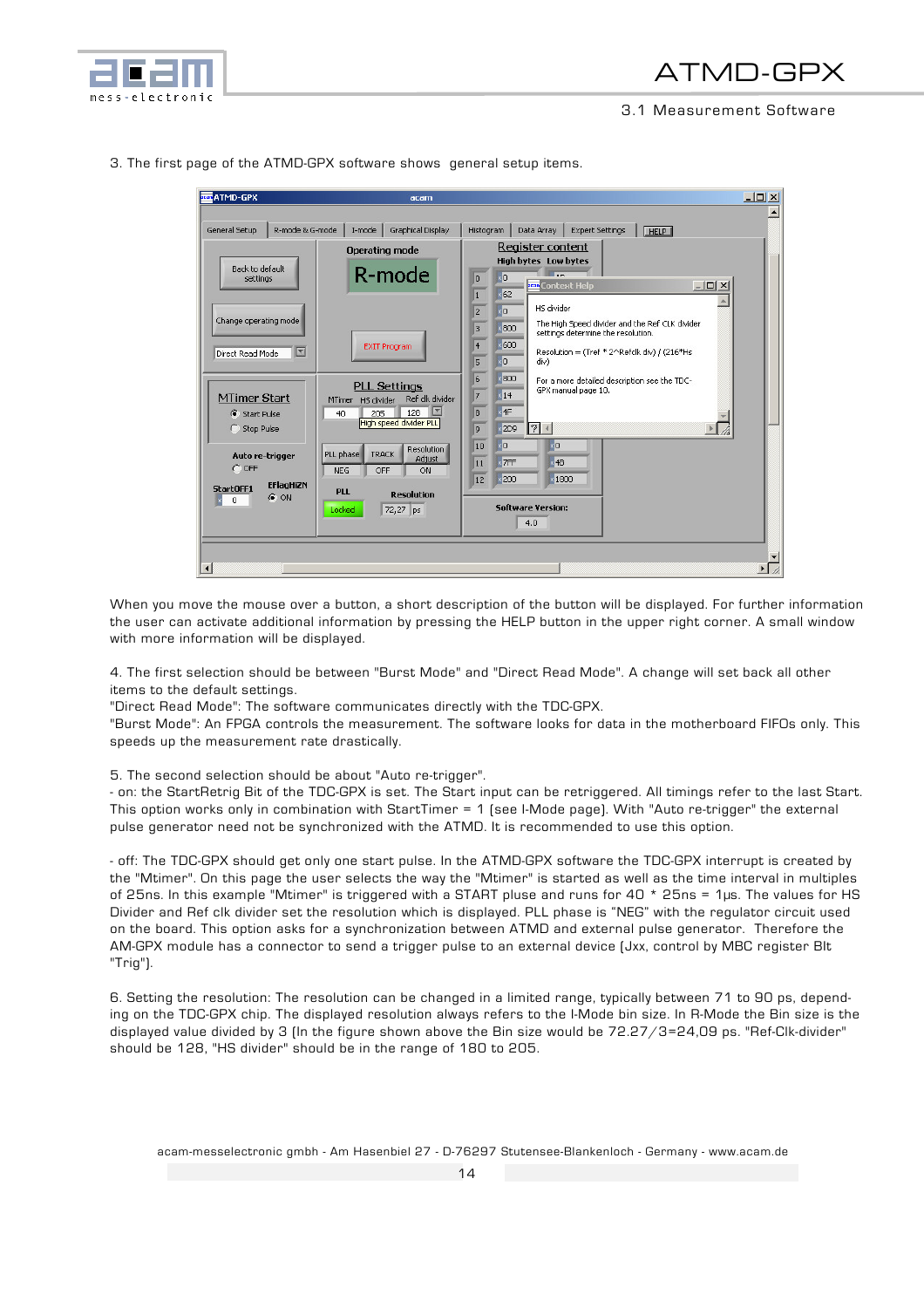

## 7. R- and G-Mode page

| ATMD-GPX      |                 |                            | acam                                                                    |           |            |                    |      | $\underline{\blacksquare} \boxtimes \underline{\mathsf{x}}$ |
|---------------|-----------------|----------------------------|-------------------------------------------------------------------------|-----------|------------|--------------------|------|-------------------------------------------------------------|
| General Setup | R-mode & G-mode | I-mode                     | Graphical Display                                                       | Histogram | Data Array | Expert Settings    | HELP |                                                             |
|               |                 |                            | R-mode & G-mode                                                         |           |            | <b>G-mode only</b> |      |                                                             |
|               |                 | <b>Quiet mode</b>          | <b>GTest</b>                                                            |           |            | StartOFF2<br>40    |      |                                                             |
|               |                 | $C$ OFF<br><b>TStart</b>   | $G$ ON<br>TStop1 TStop2                                                 |           |            |                    |      |                                                             |
|               | MSet<br>100     | $\nabla$ Rising<br>Falling | $\nabla$ Rising<br>$\Gamma$ Rising<br>$\Gamma$ Falling $\Gamma$ Falling |           |            |                    |      |                                                             |
|               |                 |                            |                                                                         |           |            |                    |      |                                                             |
|               |                 |                            |                                                                         |           |            |                    |      |                                                             |
|               |                 |                            |                                                                         |           |            |                    |      |                                                             |
|               |                 |                            |                                                                         |           |            |                    |      |                                                             |

On this page the user sets the sensitivity of the inputs to a) rising or falling edge in R-Mode b) rising and/or falling edge in G-Mode.

With "Quiet mode selected" the ALU starts data processing not before the interrupt flag has come.

With "Gtest" selected the LVTTL inputs are used instead of the LVPECL inputs.

Setting MSet > 1 activates the M-Mode. This works only in combination with Quiet mode.

#### 8. I-Mode page

| ATMD-GPX      |                                  |                                                                                                                                                                               | acam                        |                                                                |            |                                 |                        |                 | $-121 \times$ |
|---------------|----------------------------------|-------------------------------------------------------------------------------------------------------------------------------------------------------------------------------|-----------------------------|----------------------------------------------------------------|------------|---------------------------------|------------------------|-----------------|---------------|
| General Setup | R-mode & G-mode                  | I-mode                                                                                                                                                                        | Graphical Display           | Histogram                                                      | Data Array |                                 | <b>Expert Settings</b> | HELP            |               |
|               |                                  |                                                                                                                                                                               |                             | I-mode                                                         |            |                                 |                        |                 |               |
|               |                                  |                                                                                                                                                                               | InSelECL<br>ON              | Start Timer<br>$\overline{\mathsf{d}}$ $\overline{\mathsf{0}}$ |            |                                 |                        |                 |               |
|               |                                  |                                                                                                                                                                               | Trigger edge for TTL inputs |                                                                |            |                                 |                        |                 |               |
|               | <b>TStart</b><br>$\nabla$ Rising | TStop1 TStop2 TStop3 TStop4 TStop5 TStop6 TStop7 TStop8<br>VRising VRising VRising VRising VRising<br>Falling Falling Falling Falling Falling Falling Falling Falling Falling |                             |                                                                |            | $\nabla$ Rising $\nabla$ Rising |                        | $\nabla$ Rising |               |
| ∣ю            |                                  |                                                                                                                                                                               |                             |                                                                |            |                                 |                        |                 |               |

On this page the user sets the sensitivity of the inputs to rising or falling edge in I-Mode.

With "InSelFCL" selected the LVPFCL inputs are used instead of the LVTTL inputs. DSTOP1 is switched to Tstop1, Tstop3, Tstop5, Tstop7, DSTOP2 is switched to Tstop2, Tstop4, Tstop6, Tstop8. Start Timer defines the period between two internally generated start pulse. "0" switches off the internal start pulse generation. "1" is necessary for the external start retrigger. Higher values set the internal start retrigger.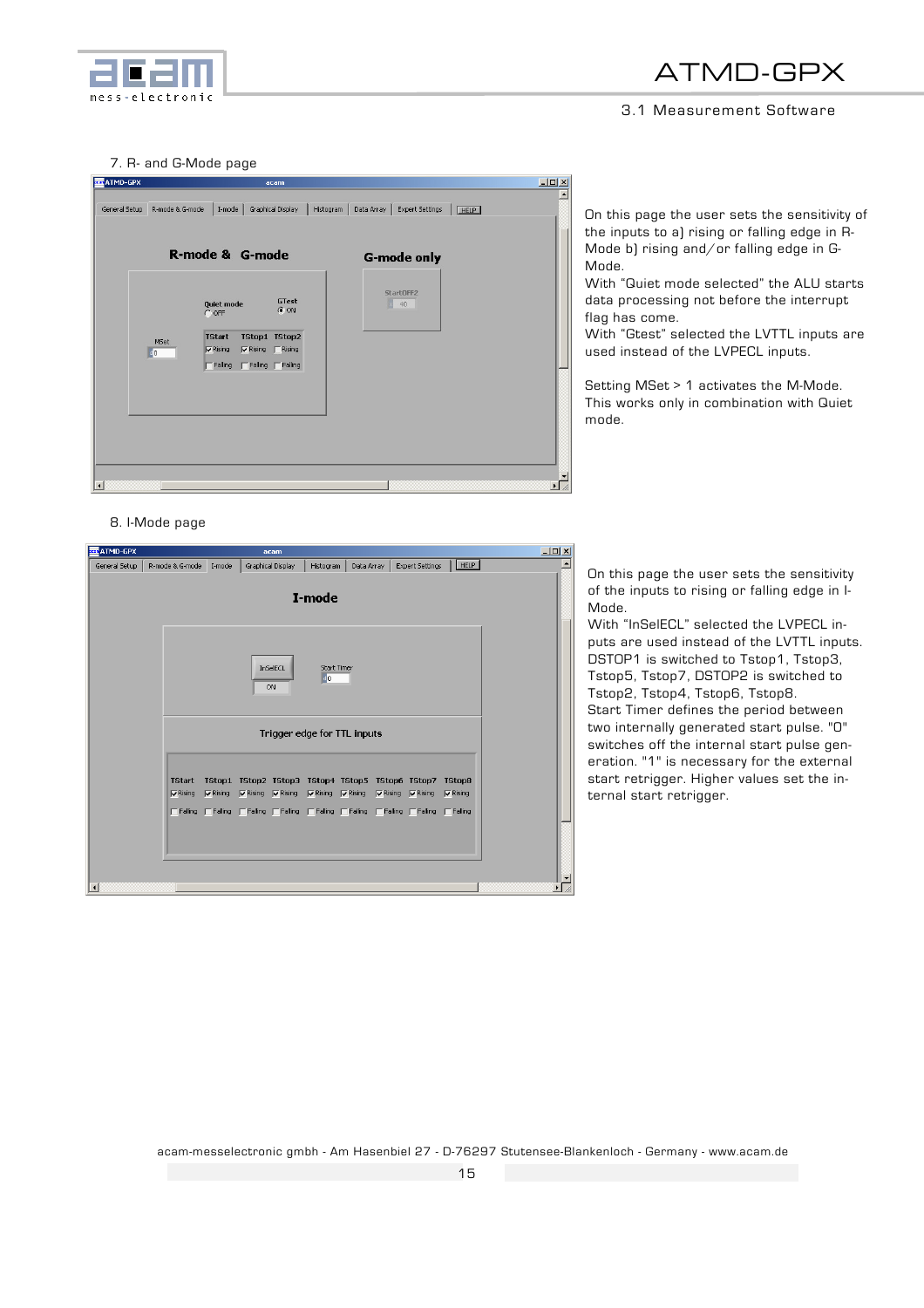

9. Graphical Display page:



This page is for the graphical display, showing the measurement results (y) over runtime (x). The scales can be modified directly by editing the corner values or by using the magnifying glass tool. The filter is a software filter. It is useful in applications where the pulse generator is not synchronized with the software.

"No. of Avgs" activates software averaging. The standard deviation always refers to the single shot measurement.

#### 10. Histogram page



This page shows the measurement data as a histogram (hits per time slot). For speeding up the measurement the histogram is by default be switched off.

When starting the histogram press "Set range for all channels" button and then select "full display" item from the loop (lower left). For a full resolution histogram select LSB display on the graphical display page. Otherwise the resolution of the histogram display is limited to 1ns. There is also a possibility to export the histogram data.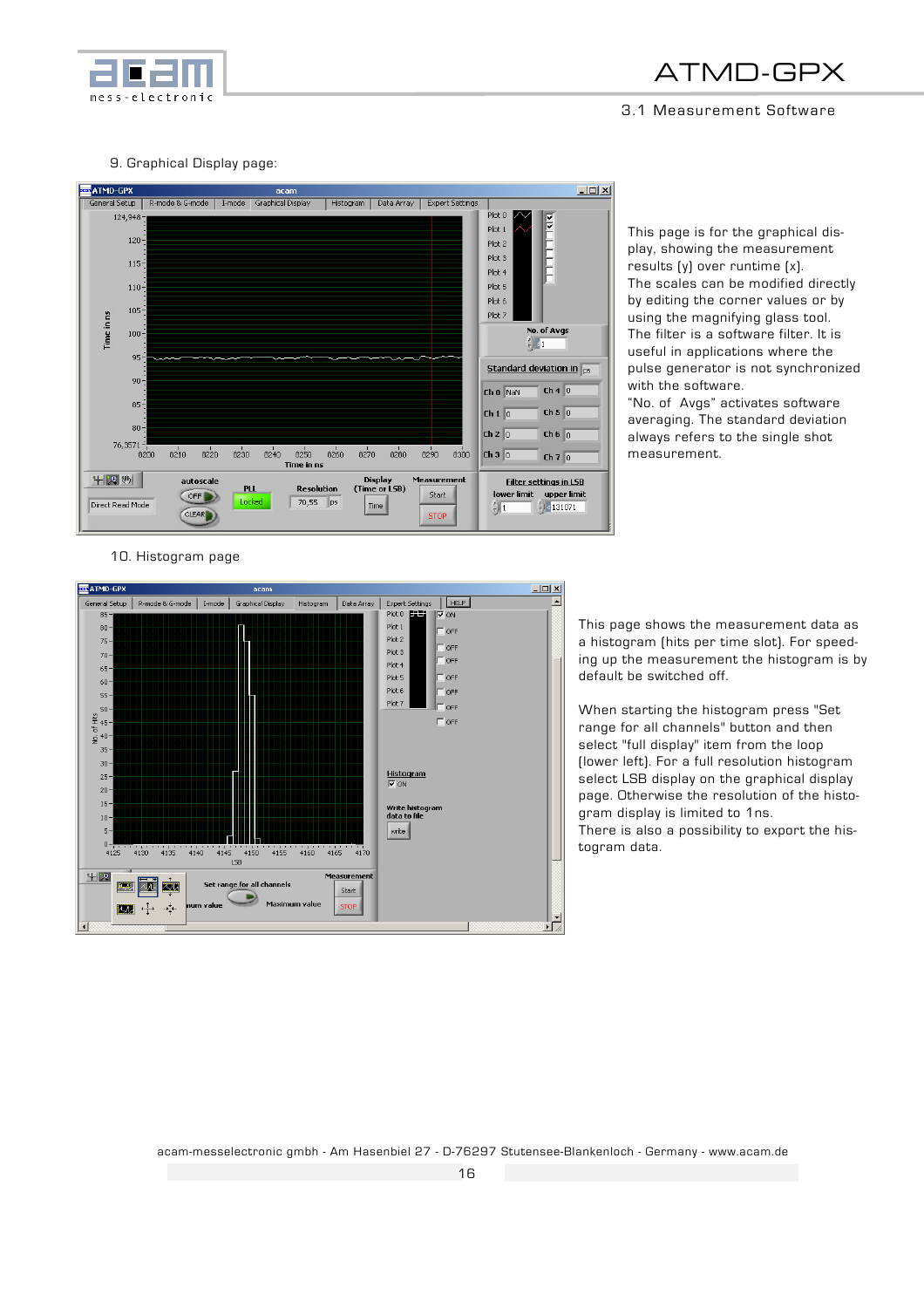

11. Data array page



The software collects the latest 1024 data that are displayed. They can be exported into a file. In case there are more than one active stop channels, only one channel has a new value, the other channels keep the latest value. This is necessary to have a comfortable display.

To overcome this data manipulation there is a possibility to write the pure TDC raw data into a file. The size of the raw data array can be selected.

12. Expert settings page



This page is used in R- and G-Mode to set the adjustment bits for best standard deviation. We recommend to use the default values.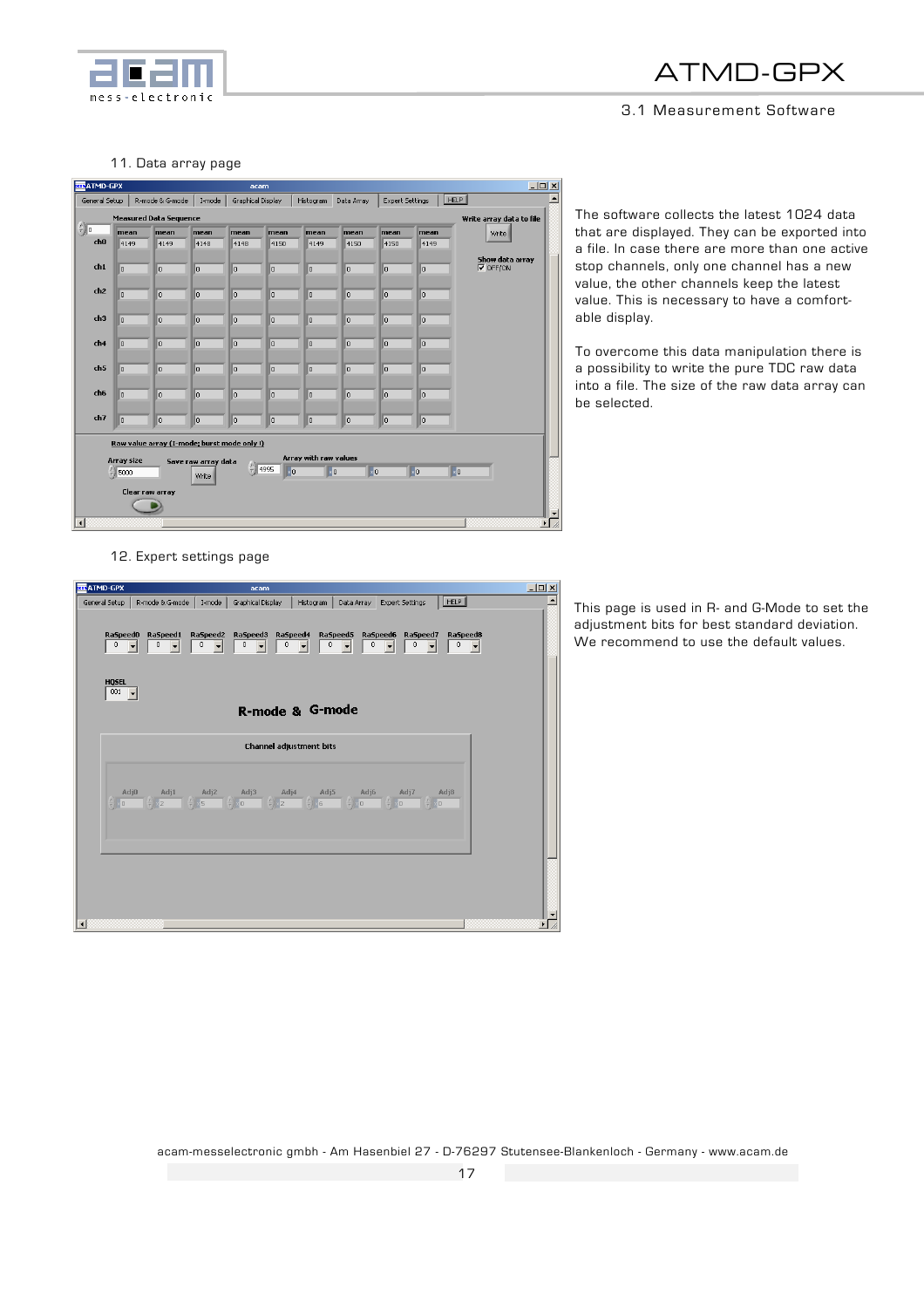<span id="page-17-0"></span>



4.1 AM-GPX Schematics

## 4 AM-GPX module

4.1 AM-GPX Schematics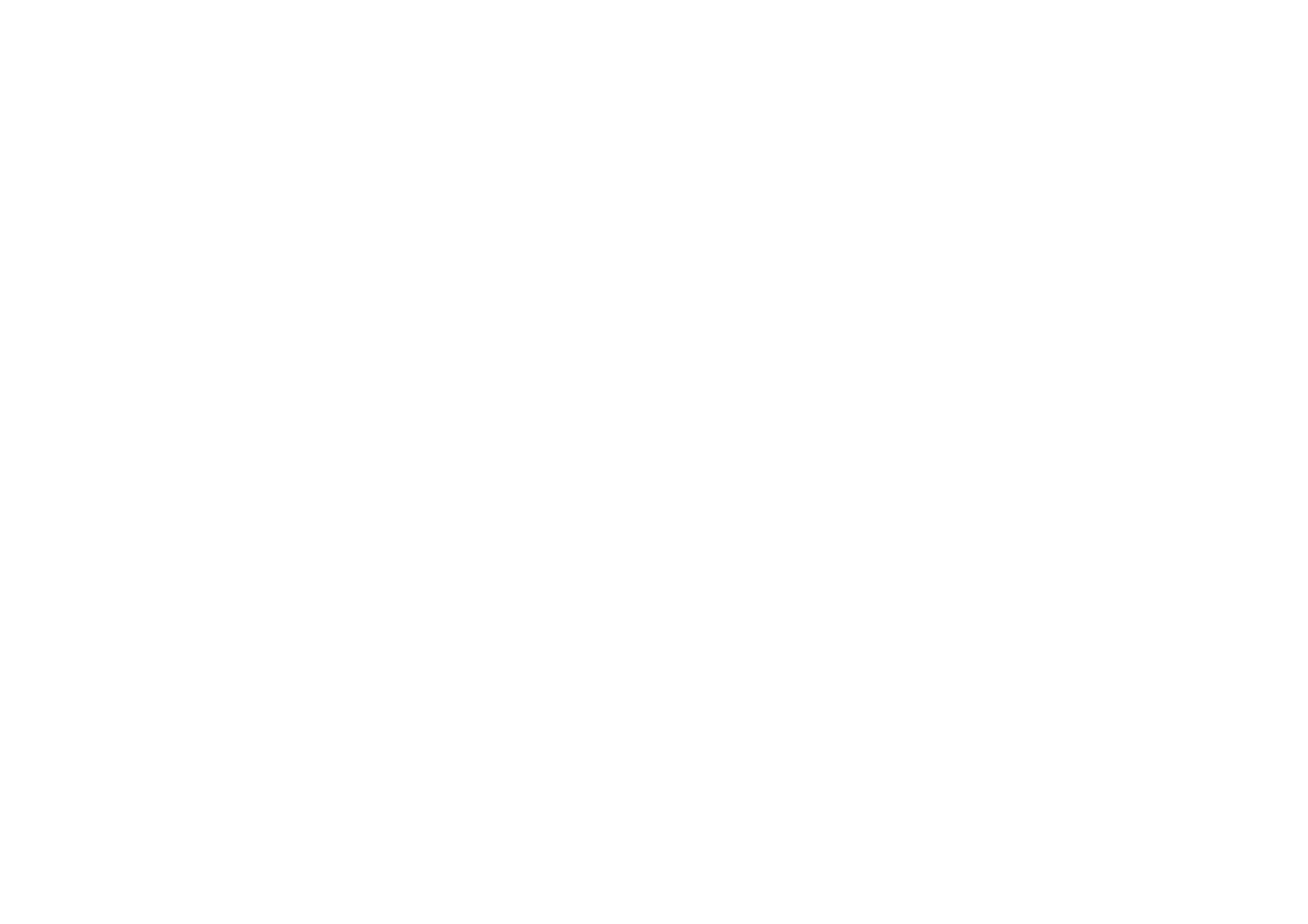





## 4.2 AM-GPX Board Layout

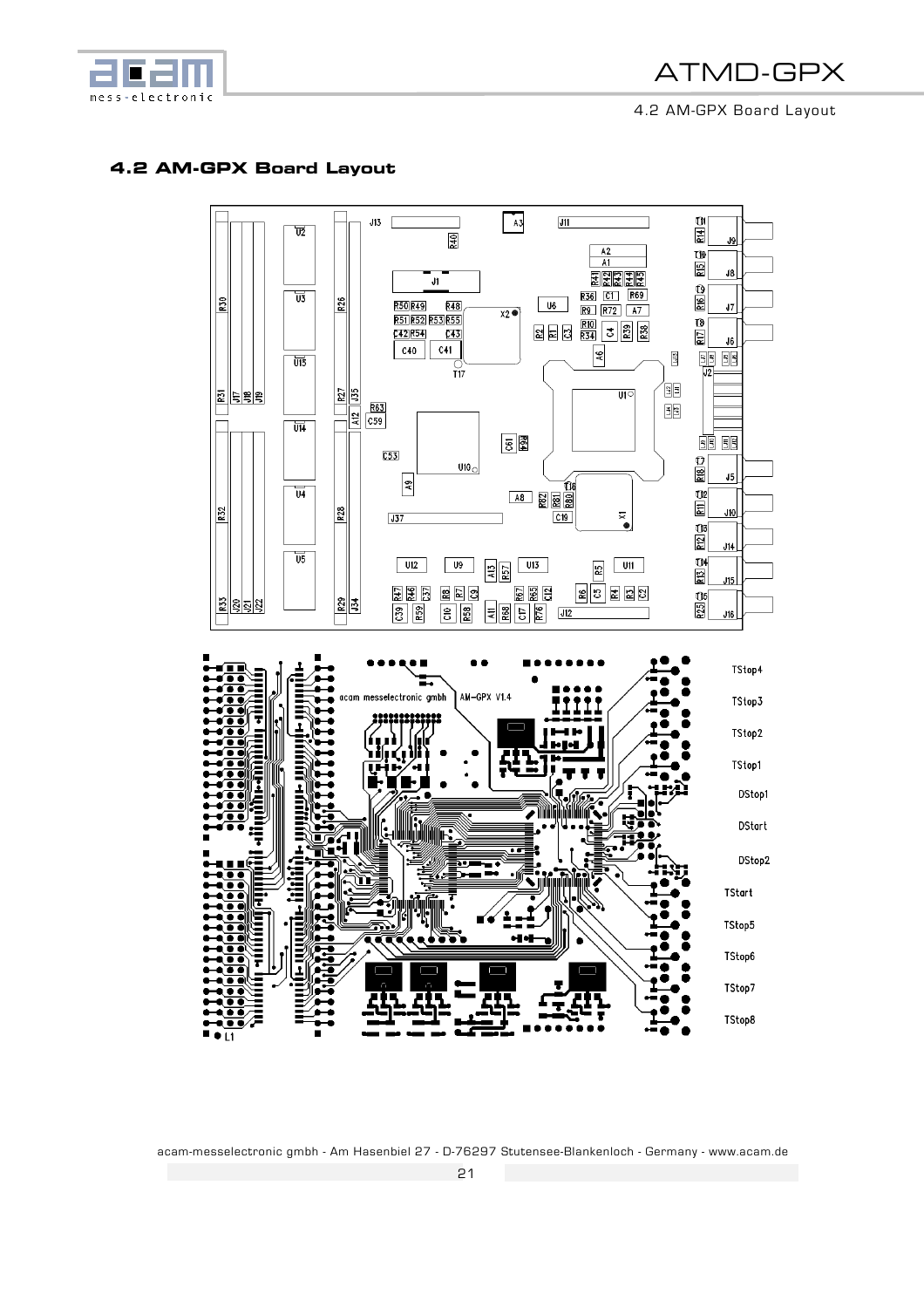





m a mess-electronic

acam-messelectronic gmbh - Am Hasenbiel 27 - D-76297 Stutensee-Blankenloch - Germany - www.acam.de

 $\rm ^{\circ}$ 

 $\circ$   $\circ$ 

 $\circ$ 

 $\sqrt{ }$ 

è

 $\mathsf{O}^\mathsf{C}$  $\subset$ 

Ō

်ဝဝဝဝဝဝိဝဝိ

 $\circ$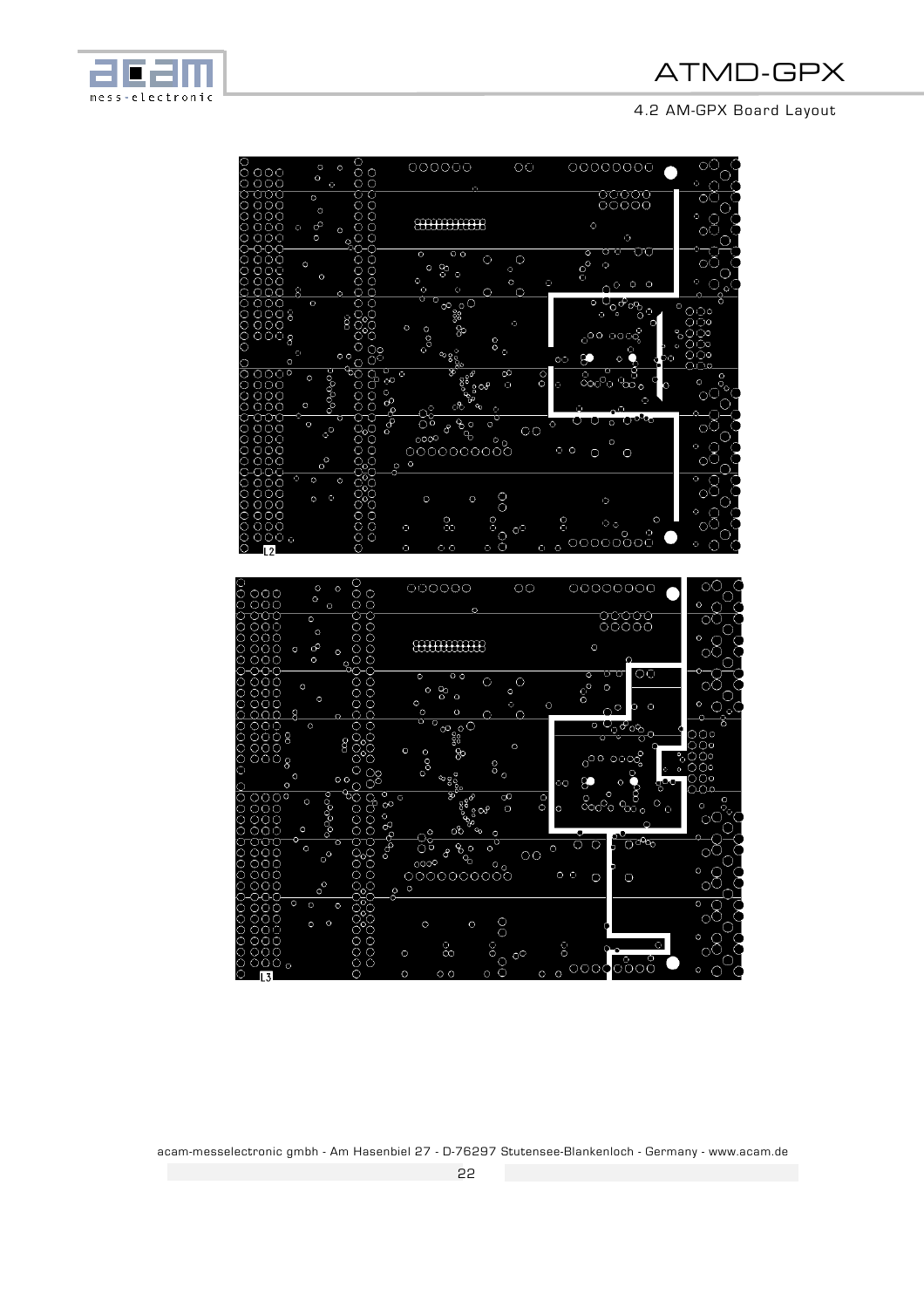

4.2 AM-GPX Board Layout



п mess-electronic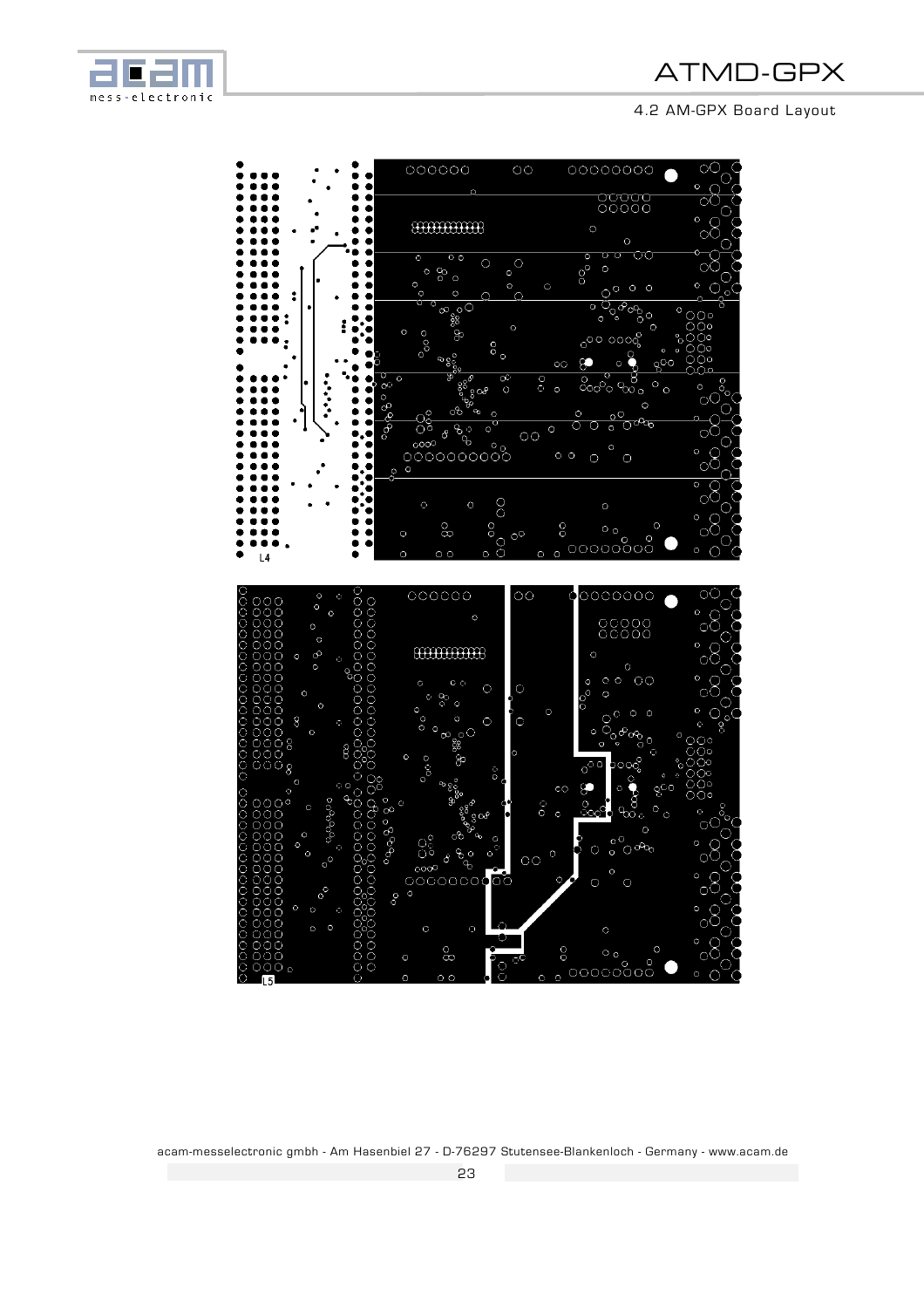

4.2 AM-GPX Board Layout



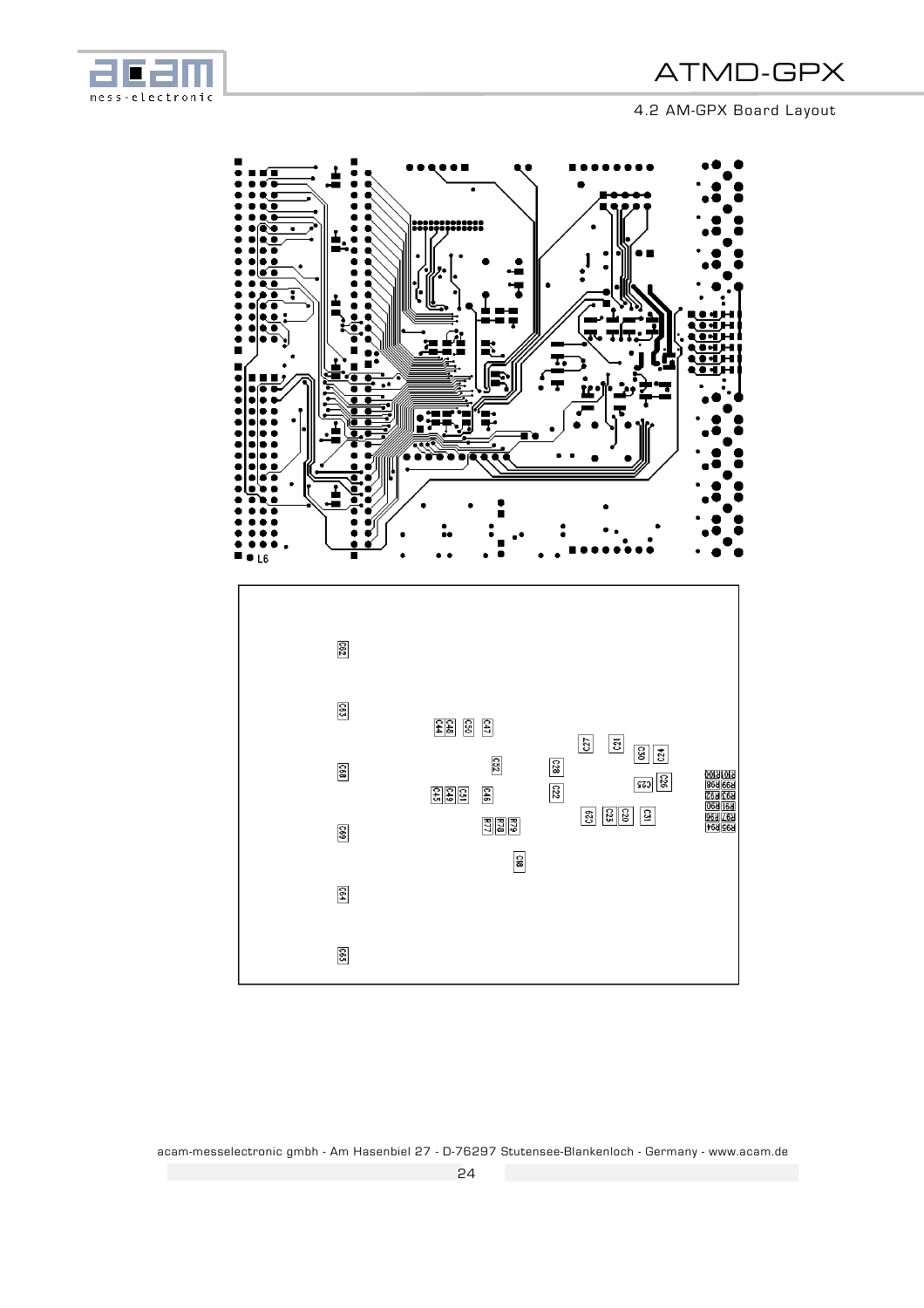



4.2 Input section

## 4.2 Input section

The ATMD-GPX offers 9 Low-voltage TTL inputs and 3 differential Low-voltage PECL inputs.

Front panel:



The order of the pins is according to the pinout of the TDC-GPX. This avoids wire crossing on the PCB and the related disturbances.

The connectors are:

|                                                        | Jack: |
|--------------------------------------------------------|-------|
| I V-TTL:                                               | SMB   |
| $\mathsf{IV}\text{-}\mathsf{P}\mathsf{F}\mathsf{Cl}$ : | Molex |

Input circuits: